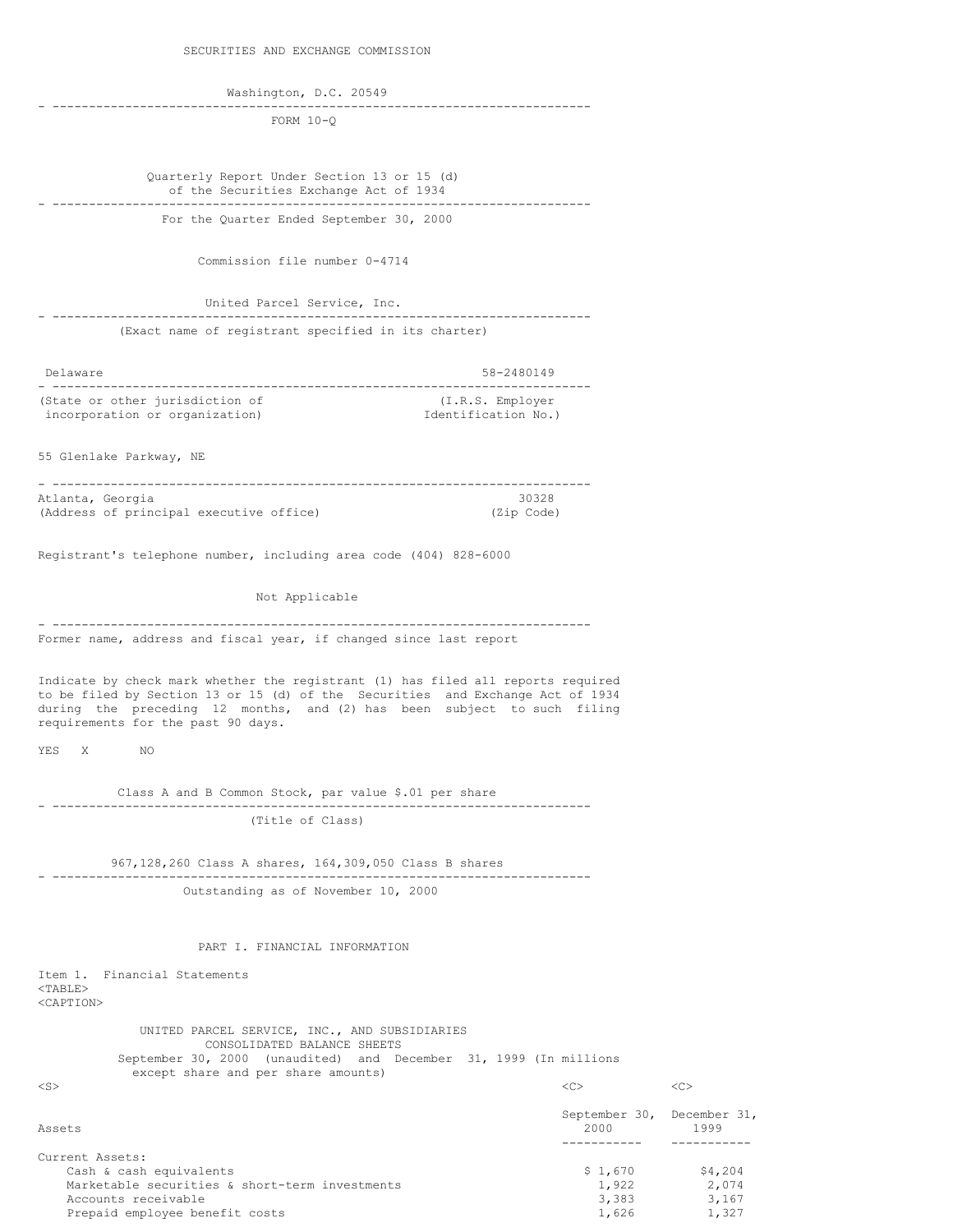| Materials, supplies & other prepaid expenses                       | 506                     | 366                                  |
|--------------------------------------------------------------------|-------------------------|--------------------------------------|
| Total Current Assets                                               | 9,107                   | -----------<br>11,138                |
| Property, Plant & Equipment (including aircraft under capitalized  |                         |                                      |
| lease obligations) - at cost, net of accumulated depreciation $\&$ |                         |                                      |
| amortization of \$9,442 in 2000 and \$8,891 in 1999                | 11,721<br>584           | 11,579                               |
| Other Assets                                                       | ------------            | 326<br>-----------                   |
|                                                                    | \$21,412                | \$23,043<br>======================== |
| Liabilities & Shareowners' Equity                                  |                         |                                      |
| Current Liabilities:                                               |                         |                                      |
| Commercial paper                                                   | \$955                   | $\mathsf{S}$ $-$                     |
| Accounts payable                                                   | 1,433                   | 1,295                                |
| Accrued wages & withholdings                                       | 1,740                   | 998                                  |
| Dividends payable                                                  | $\sim$ $-$              | 361                                  |
| Tax assessment                                                     | 146                     | 457                                  |
| Income taxes payable                                               | 396                     | 50                                   |
| Current maturities of long-term debt                               | 263                     | 512                                  |
| Other current liabilities                                          | 686                     | 525                                  |
| Total Current Liabilities                                          | ------------<br>5,619   | -----------<br>4,198                 |
| Long-Term Debt (including capitalized lease obligations)           | ___________<br>2,052    | -----------<br>1,912                 |
| Accumulated Postretirement Benefit Obligation, Net                 | -----------<br>1,049    | -----------<br>990                   |
| Deferred Taxes, Credits & Other Liabilities                        | ___________<br>3,426    | ___________<br>3,469                 |
| Shareowners' Equity:                                               | ------------            | -----------                          |
| Preferred stock, no par value, authorized 200,000,000 shares,      |                         |                                      |
| none issued                                                        |                         |                                      |
| Class A common stock, par value \$.01 per share,                   |                         |                                      |
| authorized 4,600,000,000 shares, issued                            |                         |                                      |
| 988, 395, 928 and 1, 101, 295, 534 in 2000 and 1999                | 10 <sup>°</sup>         | 11                                   |
| Class B common stock, par value \$.01 per share,                   |                         |                                      |
| authorized 5,600,000,000 shares, issued                            |                         |                                      |
| 146, 553, 441 and 109, 400, 000 in 2000 and 1999                   | $\mathbf{1}$            | $\mathbf{1}$                         |
| Additional paid-in capital                                         | 345                     | 5,096                                |
| Retained earnings                                                  | 9,152                   | 7,536                                |
| Accumulated other comprehensive loss                               | (242)                   | (170)                                |
|                                                                    | ------------<br>9,266   | ------------<br>12,474               |
|                                                                    | ___________<br>\$21,412 | -----------<br>\$23,043              |
|                                                                    | ===========             | $=$ ===========                      |

 $<$ /TABLE>

See notes to unaudited consolidated financial statements.

## UNITED PARCEL SERVICE, INC., AND SUBSIDIARIES STATEMENTS OF CONSOLIDATED INCOME Three Months and Nine Months Ended September 30, 2000 and 1999 (In millions except per share amounts) (unaudited)

|                                                                                                              | Three Months Ended Nine Months Ended<br>September 30,<br>------------ |                                            | September 30,<br>------------            |                                                               |
|--------------------------------------------------------------------------------------------------------------|-----------------------------------------------------------------------|--------------------------------------------|------------------------------------------|---------------------------------------------------------------|
|                                                                                                              |                                                                       | 2000 1999                                  | 2000 1999                                |                                                               |
| Revenue                                                                                                      |                                                                       | $$7,367$ $$6,715$                          | $$21,871$ $$19,606$                      |                                                               |
| Operating Expenses:<br>Compensation and benefits<br>Other                                                    |                                                                       | 2,134 1,876                                | 4,072 3,849 12,189 11,226<br>6,274 5,522 |                                                               |
|                                                                                                              |                                                                       | 6,206 5,725                                | 18,463 16,748                            |                                                               |
| Operating Profit                                                                                             |                                                                       | 1,161 990                                  |                                          | 3,408 2,858                                                   |
| Other Income and (Expense):<br>Investment income<br>Interest expense<br>Tax assessment<br>Miscellaneous, net | 71<br>(20)<br>10 <sub>1</sub>                                         | 45<br>$(41)$ (65)<br>$\sim$<br>(8)<br>(28) | (32)<br>276                              | 466 115<br>$(158)$ $(170)$<br>$-$ (1,786)<br>(30)<br>(1, 871) |
| Income Before Income Taxes                                                                                   | 1, 171                                                                | 962                                        |                                          | 3,684 987                                                     |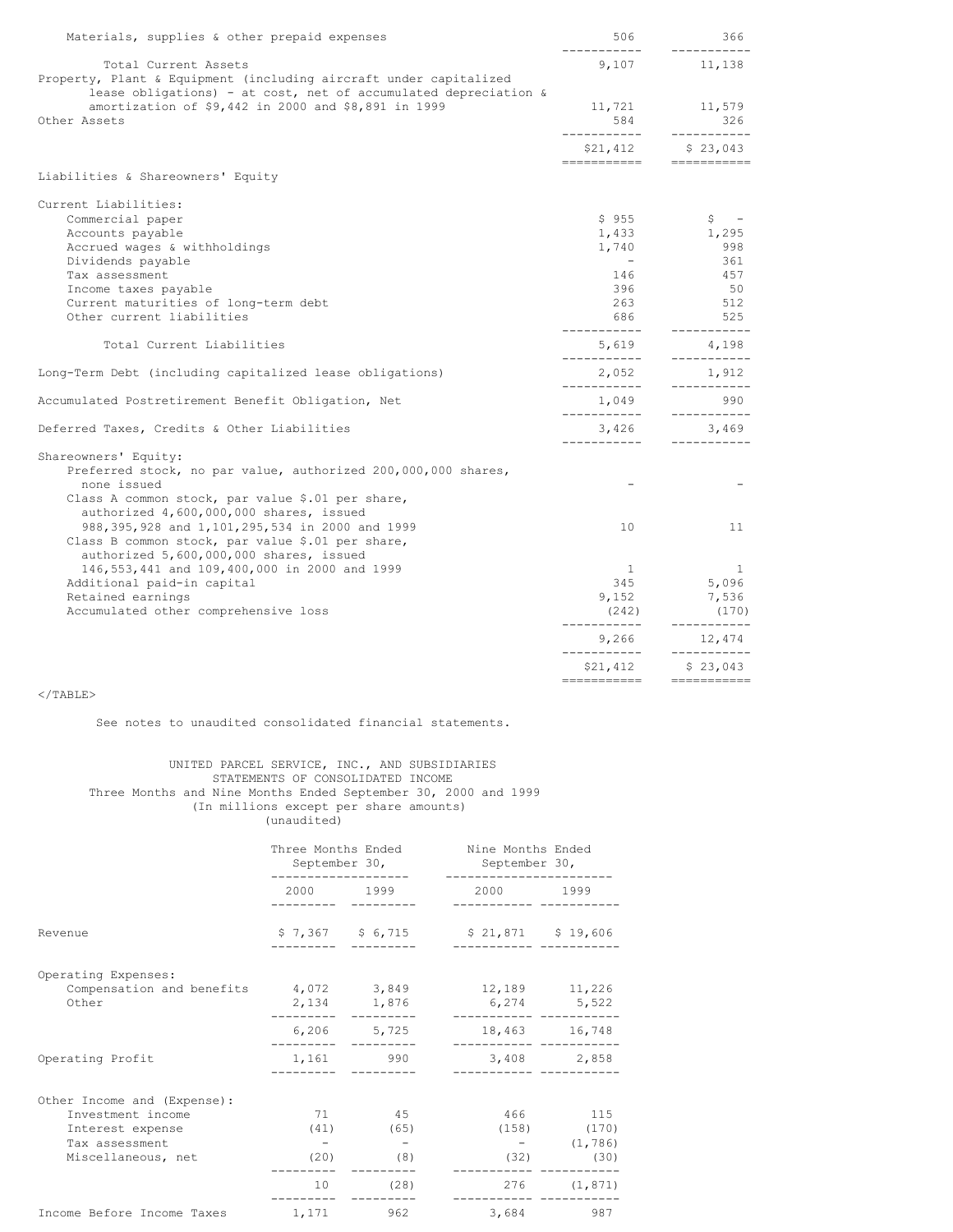| Income Taxes               | 469    | 385    | 1,474    | 765     |
|----------------------------|--------|--------|----------|---------|
| Net Income                 | \$702  | \$ 577 | \$2,210  | \$222   |
| Basic Earnings Per Share   | \$0.62 | \$0.53 | $S_1.91$ | \$ 0.20 |
|                            |        |        |          |         |
| Diluted Earnings Per Share | \$0.60 | \$0.52 | \$1.87   | \$ 0.20 |
|                            |        |        |          |         |

See notes to unaudited consolidated financial statements.

<TABLE>

<CAPTION>

# UNITED PARCEL SERVICE, INC., AND SUBSIDIARIES CONSOLIDATED STATEMENT OF SHAREOWNERS' EQUITY Nine Months Ended September 30, 2000 (In millions except per share amounts) (unaudited)

| $<$ S $>$                                                              | <<<br>Class A<br>Common Stock | <<                       | < <sub><br/>Class B<br/>Common Stock</sub> | <<                                                               | <<<br>Additional | <<       | <<<br>Accumulated<br>Other                      | $<\!\!\rm C\!\!>$<br>Total |
|------------------------------------------------------------------------|-------------------------------|--------------------------|--------------------------------------------|------------------------------------------------------------------|------------------|----------|-------------------------------------------------|----------------------------|
| Shareowners'                                                           | Shares                        |                          |                                            |                                                                  | Paid-In          | Retained | Comprehensive                                   |                            |
|                                                                        | -------                       |                          | Amount Shares                              | Amount                                                           | Capital          | Earnings | Loss                                            | Equity                     |
| $---$                                                                  |                               |                          |                                            |                                                                  |                  |          |                                                 |                            |
| Balance, January 1, 2000<br>Comprehensive income:                      | $1,101$ $$11$                 |                          | 109                                        | \$1                                                              | \$5,096          | \$7,536  | \$(170)                                         | \$12,474                   |
| Net income                                                             |                               |                          |                                            |                                                                  |                  | 2,210    |                                                 |                            |
| 2,210                                                                  |                               |                          |                                            |                                                                  |                  |          |                                                 |                            |
| Foreign currency<br>adjustments<br>(77)                                |                               |                          |                                            |                                                                  |                  |          | (77)                                            |                            |
| Unrealized gain on                                                     |                               |                          |                                            |                                                                  |                  |          |                                                 |                            |
| marketable securities                                                  |                               |                          |                                            |                                                                  |                  |          | 5                                               |                            |
| 5                                                                      |                               |                          |                                            |                                                                  |                  |          |                                                 |                            |
|                                                                        |                               |                          |                                            |                                                                  |                  |          |                                                 |                            |
| $---$<br>Comprehensive income                                          |                               |                          |                                            |                                                                  |                  |          |                                                 |                            |
| 2,138                                                                  |                               |                          |                                            |                                                                  |                  |          |                                                 |                            |
| $- - -$                                                                |                               |                          |                                            |                                                                  |                  |          |                                                 |                            |
| Dividends (\$0.51 per share)                                           |                               |                          |                                            |                                                                  |                  | (594)    |                                                 |                            |
| (594)                                                                  |                               |                          |                                            |                                                                  |                  |          |                                                 |                            |
| Stock award plans                                                      | 5                             |                          |                                            |                                                                  | 113              |          |                                                 |                            |
| 113                                                                    |                               |                          |                                            |                                                                  |                  |          |                                                 |                            |
| Common stock purchases:                                                |                               |                          |                                            |                                                                  |                  |          |                                                 |                            |
| Tender offer                                                           | (68)                          | (1)                      |                                            |                                                                  | (4, 069)         |          |                                                 |                            |
| (4,070)<br>Other                                                       | (9)                           | $\overline{\phantom{a}}$ | (4)                                        |                                                                  | (813)            |          |                                                 |                            |
| (813)                                                                  |                               |                          |                                            |                                                                  |                  |          |                                                 |                            |
| Common stock issuances                                                 | $\mathbf{1}$                  |                          |                                            |                                                                  | 18               |          |                                                 |                            |
| 18<br>Conversion of Class A Common<br>Stock to Class B Common<br>Stock | (42)                          |                          | 42                                         |                                                                  |                  |          |                                                 |                            |
|                                                                        |                               |                          |                                            |                                                                  |                  |          |                                                 |                            |
|                                                                        |                               |                          |                                            |                                                                  |                  |          |                                                 |                            |
| Balance, September 30, 2000                                            | 988<br>-------                | \$10<br>——————           | 147<br>======                              | \$1<br>$\qquad \qquad \equiv \equiv \equiv \equiv \equiv \equiv$ | \$345            | \$9,152  | \$ (242)<br>---------- --------- -------------- | \$9,266                    |

<sup>&</sup>lt;/TABLE>

============

See notes to unaudited consolidated financial statements.

<TABLE> <CAPTION>

> UNITED PARCEL SERVICE, INC., AND SUBSIDIARIES CONSOLIDATED STATEMENTS OF CASH FLOWS Nine Months Ended September 30, 2000 and 1999 (In millions) (unaudited)

<S> <C> <C> Nine Months Ended September 30,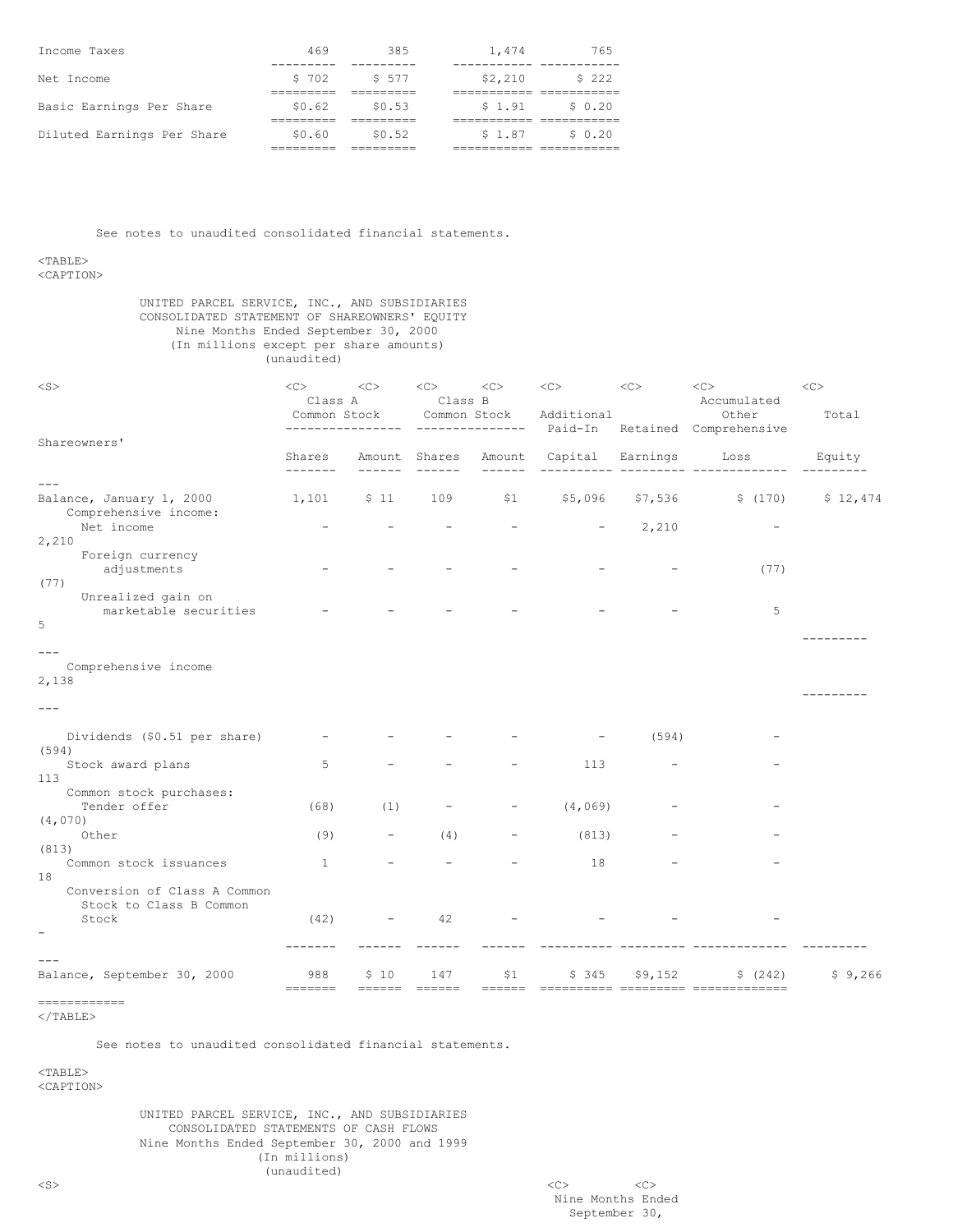|                                                                                                             | -------------------<br>2000 — 2000 — 2000 — 2000 — 2000 — 2000 — 2000 — 2000 — 2000 — 2000 — 2000 — 2000 — 2000 — 2000 — 2000 — 2000 — 2000 — 2000 — 2000 — 2000 — 2000 — 2000 — 2000 — 2000 — 2000 — 2000 — 2000 — 2000 — 2000 — 2000 — 2000 — 2000 —<br>---------                                                                                                                                                                                                                                                          | 1999<br>--------                                                                                                                                                                                                                                                                                                                                                                                                                                                                                                  |
|-------------------------------------------------------------------------------------------------------------|------------------------------------------------------------------------------------------------------------------------------------------------------------------------------------------------------------------------------------------------------------------------------------------------------------------------------------------------------------------------------------------------------------------------------------------------------------------------------------------------------------------------------|-------------------------------------------------------------------------------------------------------------------------------------------------------------------------------------------------------------------------------------------------------------------------------------------------------------------------------------------------------------------------------------------------------------------------------------------------------------------------------------------------------------------|
| Cash flows from operating activities:                                                                       |                                                                                                                                                                                                                                                                                                                                                                                                                                                                                                                              |                                                                                                                                                                                                                                                                                                                                                                                                                                                                                                                   |
| Net income                                                                                                  | \$2,210                                                                                                                                                                                                                                                                                                                                                                                                                                                                                                                      | \$222                                                                                                                                                                                                                                                                                                                                                                                                                                                                                                             |
| Adjustments to reconcile net income                                                                         |                                                                                                                                                                                                                                                                                                                                                                                                                                                                                                                              |                                                                                                                                                                                                                                                                                                                                                                                                                                                                                                                   |
| to net cash from operating activities:                                                                      |                                                                                                                                                                                                                                                                                                                                                                                                                                                                                                                              |                                                                                                                                                                                                                                                                                                                                                                                                                                                                                                                   |
| Depreciation and amortization<br>Postretirement benefits                                                    | 864<br>59                                                                                                                                                                                                                                                                                                                                                                                                                                                                                                                    | 850<br>18                                                                                                                                                                                                                                                                                                                                                                                                                                                                                                         |
| Deferred taxes, credits, and other                                                                          | (9)                                                                                                                                                                                                                                                                                                                                                                                                                                                                                                                          | (79)                                                                                                                                                                                                                                                                                                                                                                                                                                                                                                              |
| Stock award plans                                                                                           | 415                                                                                                                                                                                                                                                                                                                                                                                                                                                                                                                          | 304                                                                                                                                                                                                                                                                                                                                                                                                                                                                                                               |
| Gain on investments and sale of business<br>Changes in assets and liabilities:                              | (263)                                                                                                                                                                                                                                                                                                                                                                                                                                                                                                                        |                                                                                                                                                                                                                                                                                                                                                                                                                                                                                                                   |
| Accounts receivable                                                                                         | (216)                                                                                                                                                                                                                                                                                                                                                                                                                                                                                                                        | (132)                                                                                                                                                                                                                                                                                                                                                                                                                                                                                                             |
| Prepaid employee benefit costs                                                                              | (299)                                                                                                                                                                                                                                                                                                                                                                                                                                                                                                                        | (294)                                                                                                                                                                                                                                                                                                                                                                                                                                                                                                             |
| Materials, supplies and other prepaid expenses                                                              | (140)                                                                                                                                                                                                                                                                                                                                                                                                                                                                                                                        | (54)                                                                                                                                                                                                                                                                                                                                                                                                                                                                                                              |
| Accounts payable                                                                                            | 138                                                                                                                                                                                                                                                                                                                                                                                                                                                                                                                          | (9)                                                                                                                                                                                                                                                                                                                                                                                                                                                                                                               |
| Accrued wages and withholdings                                                                              | 371                                                                                                                                                                                                                                                                                                                                                                                                                                                                                                                          | 241                                                                                                                                                                                                                                                                                                                                                                                                                                                                                                               |
| Dividends payable                                                                                           | (361)                                                                                                                                                                                                                                                                                                                                                                                                                                                                                                                        | (247)                                                                                                                                                                                                                                                                                                                                                                                                                                                                                                             |
| Tax assessment                                                                                              | (311)                                                                                                                                                                                                                                                                                                                                                                                                                                                                                                                        | 621                                                                                                                                                                                                                                                                                                                                                                                                                                                                                                               |
| Income taxes payable                                                                                        | 481                                                                                                                                                                                                                                                                                                                                                                                                                                                                                                                          | 55                                                                                                                                                                                                                                                                                                                                                                                                                                                                                                                |
| Other current liabilities                                                                                   | 98<br>--------                                                                                                                                                                                                                                                                                                                                                                                                                                                                                                               | 45<br>--------                                                                                                                                                                                                                                                                                                                                                                                                                                                                                                    |
| Net cash from operating activities                                                                          | 3,037                                                                                                                                                                                                                                                                                                                                                                                                                                                                                                                        | 1,541                                                                                                                                                                                                                                                                                                                                                                                                                                                                                                             |
|                                                                                                             | .                                                                                                                                                                                                                                                                                                                                                                                                                                                                                                                            | --------                                                                                                                                                                                                                                                                                                                                                                                                                                                                                                          |
| Cash flows from investing activities:                                                                       |                                                                                                                                                                                                                                                                                                                                                                                                                                                                                                                              |                                                                                                                                                                                                                                                                                                                                                                                                                                                                                                                   |
| Capital expenditures                                                                                        |                                                                                                                                                                                                                                                                                                                                                                                                                                                                                                                              | $(1, 247)$ $(1, 080)$                                                                                                                                                                                                                                                                                                                                                                                                                                                                                             |
| Disposals of property, plant and equipment<br>Purchases of marketable securities and short-term investments | 204                                                                                                                                                                                                                                                                                                                                                                                                                                                                                                                          | 155<br>$(3, 423)$ $(2, 089)$                                                                                                                                                                                                                                                                                                                                                                                                                                                                                      |
| Sales and maturities of marketable securities and short-term<br>investments                                 | 3,806                                                                                                                                                                                                                                                                                                                                                                                                                                                                                                                        | 1,785                                                                                                                                                                                                                                                                                                                                                                                                                                                                                                             |
| Construction funds in escrow                                                                                | 59                                                                                                                                                                                                                                                                                                                                                                                                                                                                                                                           | (138)                                                                                                                                                                                                                                                                                                                                                                                                                                                                                                             |
| Other asset receipts (payments)                                                                             | (272)<br>-------                                                                                                                                                                                                                                                                                                                                                                                                                                                                                                             | 15<br>---------                                                                                                                                                                                                                                                                                                                                                                                                                                                                                                   |
| Net cash (used in) investing activities                                                                     | (873)<br>------                                                                                                                                                                                                                                                                                                                                                                                                                                                                                                              | (1, 352)<br>--------                                                                                                                                                                                                                                                                                                                                                                                                                                                                                              |
| Cash flows from financing activities:                                                                       |                                                                                                                                                                                                                                                                                                                                                                                                                                                                                                                              |                                                                                                                                                                                                                                                                                                                                                                                                                                                                                                                   |
| Proceeds from borrowings                                                                                    | 1,643                                                                                                                                                                                                                                                                                                                                                                                                                                                                                                                        | 1,617                                                                                                                                                                                                                                                                                                                                                                                                                                                                                                             |
| Repayments of borrowings                                                                                    | (793)                                                                                                                                                                                                                                                                                                                                                                                                                                                                                                                        | (246)                                                                                                                                                                                                                                                                                                                                                                                                                                                                                                             |
| Purchases of common stock via tender                                                                        | (4, 070)                                                                                                                                                                                                                                                                                                                                                                                                                                                                                                                     |                                                                                                                                                                                                                                                                                                                                                                                                                                                                                                                   |
| Other purchases of common stock                                                                             | (813)                                                                                                                                                                                                                                                                                                                                                                                                                                                                                                                        | (1, 196)                                                                                                                                                                                                                                                                                                                                                                                                                                                                                                          |
| Issuances of common stock pursuant to stock awards and employee                                             |                                                                                                                                                                                                                                                                                                                                                                                                                                                                                                                              |                                                                                                                                                                                                                                                                                                                                                                                                                                                                                                                   |
| stock purchase plans                                                                                        | 70                                                                                                                                                                                                                                                                                                                                                                                                                                                                                                                           | 684                                                                                                                                                                                                                                                                                                                                                                                                                                                                                                               |
| Dividends                                                                                                   | (594)                                                                                                                                                                                                                                                                                                                                                                                                                                                                                                                        | (311)                                                                                                                                                                                                                                                                                                                                                                                                                                                                                                             |
| Other transactions                                                                                          | (118)<br>--------                                                                                                                                                                                                                                                                                                                                                                                                                                                                                                            | (10)<br>--------                                                                                                                                                                                                                                                                                                                                                                                                                                                                                                  |
| Net cash (used in) financing activities                                                                     | (4, 675)<br>---------                                                                                                                                                                                                                                                                                                                                                                                                                                                                                                        | 538<br>$- - - - - - - -$                                                                                                                                                                                                                                                                                                                                                                                                                                                                                          |
| Effect of exchange rate changes on cash                                                                     | (23)<br>---------                                                                                                                                                                                                                                                                                                                                                                                                                                                                                                            | (12)<br>$- - - - - - - -$                                                                                                                                                                                                                                                                                                                                                                                                                                                                                         |
| Net increase (decrease) in cash and cash equivalents                                                        | (2, 534)                                                                                                                                                                                                                                                                                                                                                                                                                                                                                                                     | 715                                                                                                                                                                                                                                                                                                                                                                                                                                                                                                               |
| Cash and cash equivalents:<br>Beginning of period                                                           | 4,204                                                                                                                                                                                                                                                                                                                                                                                                                                                                                                                        | 1,240                                                                                                                                                                                                                                                                                                                                                                                                                                                                                                             |
|                                                                                                             | ---------                                                                                                                                                                                                                                                                                                                                                                                                                                                                                                                    | $- - - - - - - -$                                                                                                                                                                                                                                                                                                                                                                                                                                                                                                 |
| End of period                                                                                               | $$1,670$ $$1,955$<br>========                                                                                                                                                                                                                                                                                                                                                                                                                                                                                                | $\begin{tabular}{ll} \multicolumn{3}{l}{{\color{red}\hbox{}}}\end{tabular} \begin{tabular}{l} \multicolumn{3}{l}{\textbf{}}}\end{tabular} \begin{tabular}{l} \multicolumn{3}{l}\textbf{}}\end{tabular} \begin{tabular}{l} \multicolumn{3}{l}\textbf{}}\end{tabular} \begin{tabular}{l} \multicolumn{3}{l}\textbf{}}\end{tabular} \begin{tabular}{l}\n \multicolumn{3}{l}\textbf{}}\end{tabular} \begin{tabular}{l}\n \multicolumn{3}{l}\textbf{}}\end{tabular} \begin{tabular}{l}\n \multicolumn{3}{l}\textbf{}}$ |
| Cash paid during the period for:<br>Interest (net of amount capitalized)                                    | \$194                                                                                                                                                                                                                                                                                                                                                                                                                                                                                                                        | \$927                                                                                                                                                                                                                                                                                                                                                                                                                                                                                                             |
| Income taxes                                                                                                | $\begin{tabular}{ll} \multicolumn{3}{l}{{\color{blue}\textbf{1}}}\\ \multicolumn{3}{l}{\color{blue}\textbf{2}}\\ \multicolumn{3}{l}{\color{blue}\textbf{2}}\\ \multicolumn{3}{l}{\color{blue}\textbf{3}}\\ \multicolumn{3}{l}{\color{blue}\textbf{4}}\\ \multicolumn{3}{l}{\color{blue}\textbf{4}}\\ \multicolumn{3}{l}{\color{blue}\textbf{5}}\\ \multicolumn{3}{l}{\color{blue}\textbf{5}}\\ \multicolumn{3}{l}{\color{blue}\textbf{5}}\\ \multicolumn{3}{l}{\color{blue}\textbf{6}}\\ \multicolumn{3}{l}{\color$<br>\$905 | ========<br>\$660                                                                                                                                                                                                                                                                                                                                                                                                                                                                                                 |
|                                                                                                             | ========                                                                                                                                                                                                                                                                                                                                                                                                                                                                                                                     | $\begin{tabular}{ll} \multicolumn{3}{l}{{\color{red}\hbox{}}}\end{tabular} \begin{tabular}{l} \multicolumn{3}{l}{\textbf{}}}\end{tabular} \begin{tabular}{l} \multicolumn{3}{l}\textbf{}}\end{tabular} \begin{tabular}{l} \multicolumn{3}{l}\textbf{}}\end{tabular} \begin{tabular}{l} \multicolumn{3}{l}\textbf{}}\end{tabular} \begin{tabular}{l}\n \multicolumn{3}{l}\textbf{}}\end{tabular} \begin{tabular}{l}\n \multicolumn{3}{l}\textbf{}}\end{tabular} \begin{tabular}{l}\n \multicolumn{3}{l}\textbf{}}$ |

 $<$ /TABLE>

See notes to unaudited consolidated financial statements

## UNITED PARCEL SERVICE, INC., AND SUBSIDIARIES NOTES TO UNAUDITED CONSOLIDATED FINANCIAL STATEMENTS

1. For interim consolidated financial statement purposes, we compute our tax provision on the basis of our estimated annual effective income tax rate, and provide for accruals under our various employee benefit plans for each three month period based on one quarter of the estimated annual expense.

2. In our opinion, the accompanying interim, unaudited, consolidated financial statements contain all adjustments (consisting of normal recurring accruals) necessary to present fairly the financial position as of September 30, 2000, the results of operations for the three and nine months ended September 30, 2000 and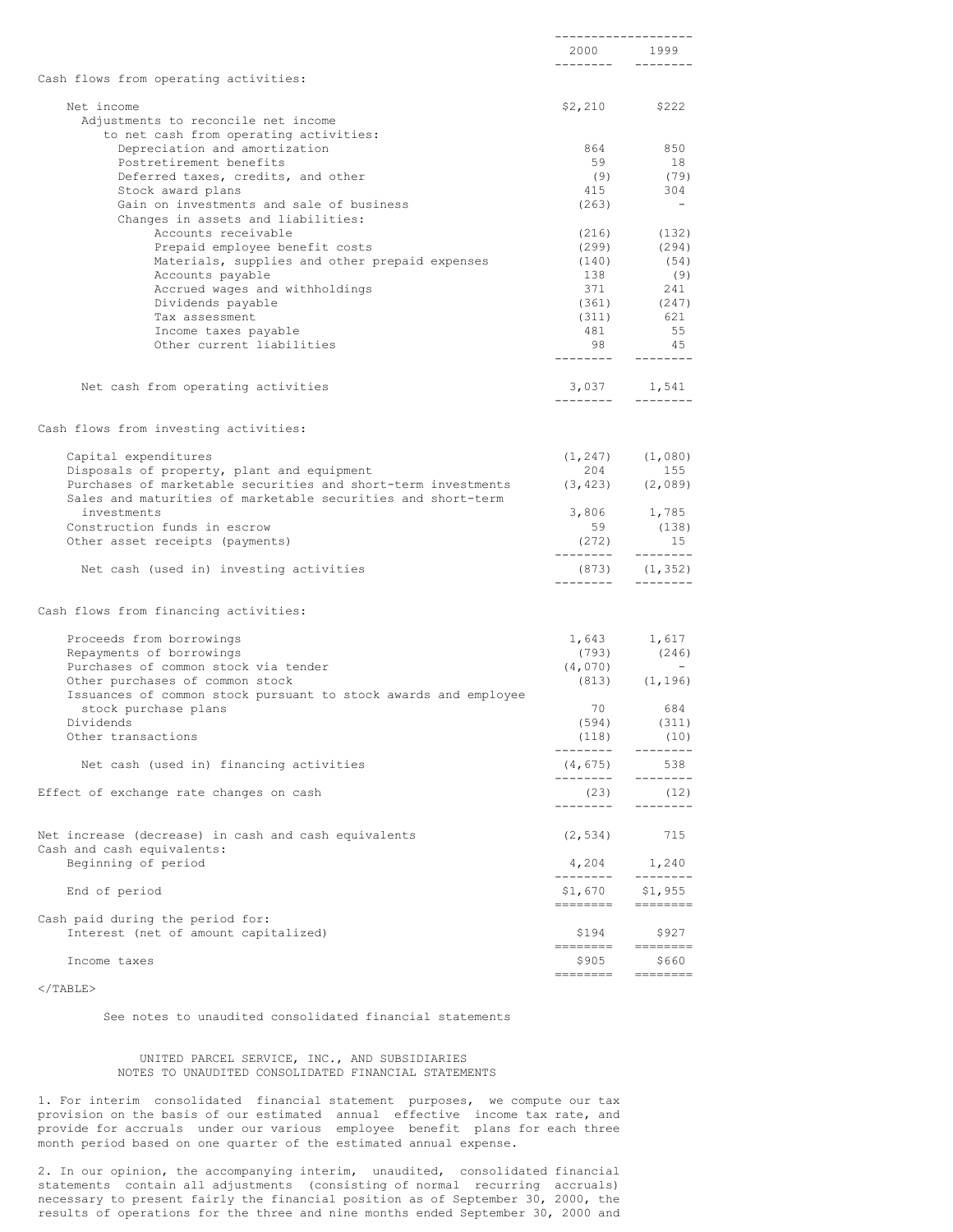1999, and cash flows for the nine months ended September 30, 2000 and 1999. The results reported in these consolidated financial statements should not be regarded as necessarily indicative of results that may be expected for the entire year.

3. The following table sets forth the computation of basic and diluted earnings per share (in millions except per share amounts):  $<$ TABLE $>$ 

| × |  |
|---|--|

| $<$ S $>$                                                                                                                  | < <sub></sub>         | $<<$ $>>$<br>--------------------- | < <c><br/>&lt;&lt;<br/>Three Months Ended Nine Months Ended<br/>September 30, September 30,<br/>-------------------</c> |                       |
|----------------------------------------------------------------------------------------------------------------------------|-----------------------|------------------------------------|-------------------------------------------------------------------------------------------------------------------------|-----------------------|
|                                                                                                                            |                       |                                    | 2000 1999 2000 1999                                                                                                     |                       |
| Numerator:<br>Numerator for basic and diluted<br>earnings per share -<br>Net income                                        |                       |                                    | \$702 \$577 \$2,210 \$222                                                                                               |                       |
| Denominator:<br>Weighted-average shares -<br>Denominator for basic earnings<br>per share<br>Effect of dilutive securities: |                       |                                    | ========   ========  =========<br>1,140 1,094 1,158 1,107                                                               |                       |
| Contingent shares -<br>Management incentive awards<br>Stock option plans                                                   | $\overline{9}$<br>1.5 | 15<br>9                            | 6 <sup>6</sup><br>17                                                                                                    | 11 <sup>1</sup><br>-8 |
| Denominator for diluted earnings<br>per share                                                                              |                       |                                    | 1, 164 1, 118 1, 181 1, 126<br>------- - ------ --------                                                                |                       |
| Basic Earnings Per Share                                                                                                   |                       |                                    | $$0.62$ $$0.53$ $$1.91$ $$0.20$<br>esesses essesse sessesse                                                             | ---------             |
| Diluted Earnings Per Share                                                                                                 |                       |                                    | $$0.60$ $$0.52$ $$1.87$ $$0.20$                                                                                         |                       |

 $\langle$ /TABLE>

# UNITED PARCEL SERVICE, INC., AND SUBSIDIARIES NOTES TO UNAUDITED CONSOLIDATED FINANCIAL STATEMENTS (continued)

4. On August 9, 1999 the U.S. Tax Court issued an opinion unfavorable to UPS regarding a Notice of Deficiency asserting that we are liable for additional tax for the 1983 and 1984 tax years. The Court held that we are liable for tax on income of Overseas Partners Ltd. ("OPL"), a Bermuda company, which had reinsured excess value package insurance purchased by our customers beginning in 1984. The Court held that for the 1984 tax year we are liable for taxes of \$31 million on income reported by OPL, penalties and penalty interest of \$93 million and interest for a total after-tax exposure estimated at approximately \$246 million. In February 2000, the U.S. Tax Court entered a decision in accord with its opinion.

In addition, during the first quarter of 1999, the IRS issued two Notices of Deficiency asserting that we are liable for additional tax for the 1985 through 1987 tax years, and the 1988 through 1990 tax years. The primary assertions by the IRS relate to the reinsurance of excess value package insurance, the issue raised for the 1984 tax year. The IRS has based its assertions on the same theories included in the 1983-1984 Notice of Deficiency.

The IRS has taken similar positions for tax years subsequent to 1990. Based on the Tax Court opinion, we currently estimate that our total after-tax exposure for the tax years 1984 through 1999 could be as high as \$2.353 billion. We believe that a number of aspects of the Tax Court decision are incorrect, and we have appealed the decision to the U.S. Court of Appeals for the Eleventh Circuit.

In the second quarter 1999 financial statements, we recorded a tax assessment charge of \$1.786 billion, which included an amount for related state tax liabilities. The charge included taxes of \$915 million and interest of \$871 million. This assessment resulted in a tax benefit of \$344 million related to the interest component of the assessment. As a result, our net charge to net income for the tax assessment was \$1.442 billion, increasing our total after-tax reserve at that time with respect to these matters to \$1.672 billion. The tax benefit of deductible interest is included in income taxes; however, since none of the income on which this tax assessment is based is our income, we have not classified the tax charge as income taxes.

We determined the size of our reserve with respect to these matters in accordance with generally accepted accounting principles based on our estimate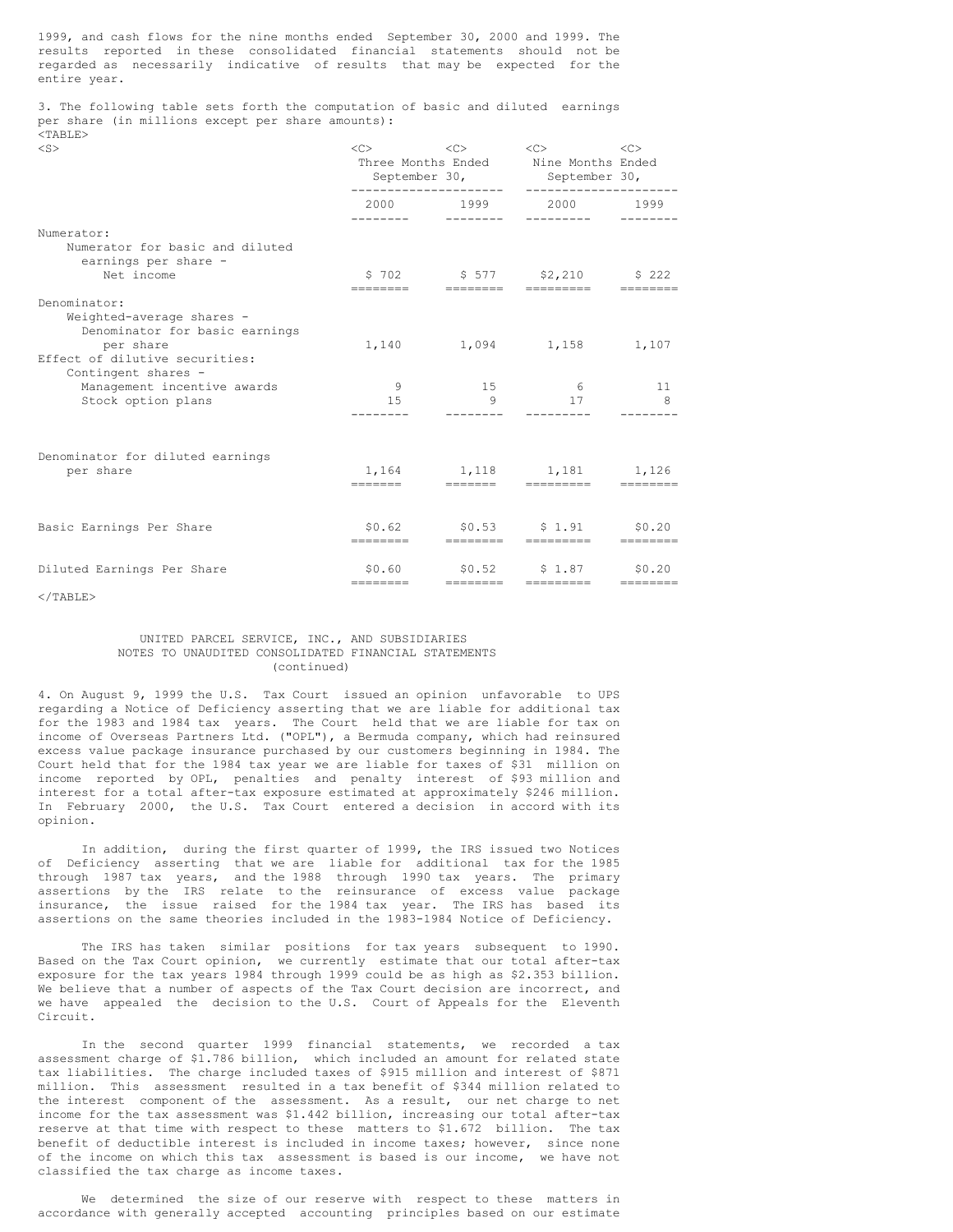of our most likely liability. In making this determination, we concluded that it was more likely that we would be required to pay taxes on income reported by OPL and interest, but that it was not probable that we would be required to pay any penalties and penalty interest. If penalties and penalty interest ultimately are determined to be payable, we would have to record an additional charge of up to \$681 million.

## UNITED PARCEL SERVICE, INC., AND SUBSIDIARIES NOTES TO UNAUDITED CONSOLIDATED FINANCIAL STATEMENTS (continued)

On August 31, 1999, we deposited \$1.349 billion, and on August 8, 2000, we deposited an additional \$91 million, with the IRS related to these matters for the 1984 through 1994 tax years. We included the profit of the excess value package insurance program, using the IRS's methodology for calculating these amounts, for both 1998 and 1999 in filings we made with the IRS in the fourth quarter of 1999. In February 2000, we deposited \$339 million with the IRS related to these matters for the 1995 through 1997 tax years. These deposits and filings were made in order to stop the accrual of interest, where applicable, on that amount of the IRS's claim, without conceding the IRS's position or giving up our right to appeal the Tax Court's decision.

Effective October 1, 1999, we implemented a new arrangement for providing excess value package insurance for our customers through UPS subsidiaries. This new arrangement results in including in our non-package operating segment the operations of the excess value package insurance program offered to our customers. This revised arrangement should eliminate the issues considered by the Tax Court in the Notices of Deficiency relating to OPL for periods after September 1999.

The IRS has proposed adjustments, unrelated to the OPL matters discussed above, regarding the allowance of deductions and certain losses, the characterization of expenses as capital rather than ordinary, and our entitlement to the investment tax credit and the research tax credit in the 1985 through 1990 tax years. These proposed adjustments, if sustained, would result in \$82 million in additional income tax expense.

We expect that we will prevail on substantially all of these issues. We believe that our practice of expensing the items that the IRS alleges should have been capitalized is consistent with the practices of other industry participants. Should the IRS prevail, however, unpaid interest on these adjustments through September 30, 2000, could aggregate up to \$270 million, after the benefit of related tax deductions. The IRS's proposed adjustments include penalties and penalty interest. We believe that the possibility that such penalties and penalty interest will be sustained is remote. The IRS has taken similar positions with respect to some of these issues for each of the years from 1991 through 1994 and we expect the IRS to take similar positions for the years 1995 through 1999. We believe the eventual resolution of these issues will not result in a material adverse effect on our financial condition, results of operations or liquidity.

We are a defendant in various employment-related lawsuits. In our opinion, none of these cases is expected to have a material effect on our financial condition, results of operations or liquidity.

# UNITED PARCEL SERVICE, INC., AND SUBSIDIARIES NOTES TO UNAUDITED CONSOLIDATED FINANCIAL STATEMENTS (continued)

We have been named as a defendant in 18 lawsuits that seek to hold us (and in three cases, other defendants) liable for the collection of premiums for excess value package insurance in connection with package shipments since 1984. These cases generally claim that we acted as an insurer in violation of our shipping contract and without complying with state insurance laws and regulations, and that the price for excess value package insurance was excessive; one case alleges violations of federal antitrust laws. An amended consolidated complaint also alleges a violation of the federal RICO statute. Seventeen of these cases have been consolidated for pre-trial purposes in a multi-district litigation proceeding before the United States District Court for the Southern District of New York. We are in the process of having the remaining case consolidated into the multi-district litigation proceeding. These cases are in their initial stages, no discovery has commenced, and no class has been certified. These actions all developed after the August 9, 1999 Tax Court opinion was rendered. We believe the allegations have no merit and intend to defend them vigorously. The ultimate resolution of these matters cannot presently be determined.

On November 22, 1999, the U.S. Occupational Safety and Health Administration proposed regulations to mandate an ergonomics standard that would require American industry to make significant changes in the workplace in order to reduce the incidence of musculoskeletal complaints such as low back pain. The exact changes in the workplace that might be required to comply with these standards are not specified in the proposal. If OSHA enforced these regulations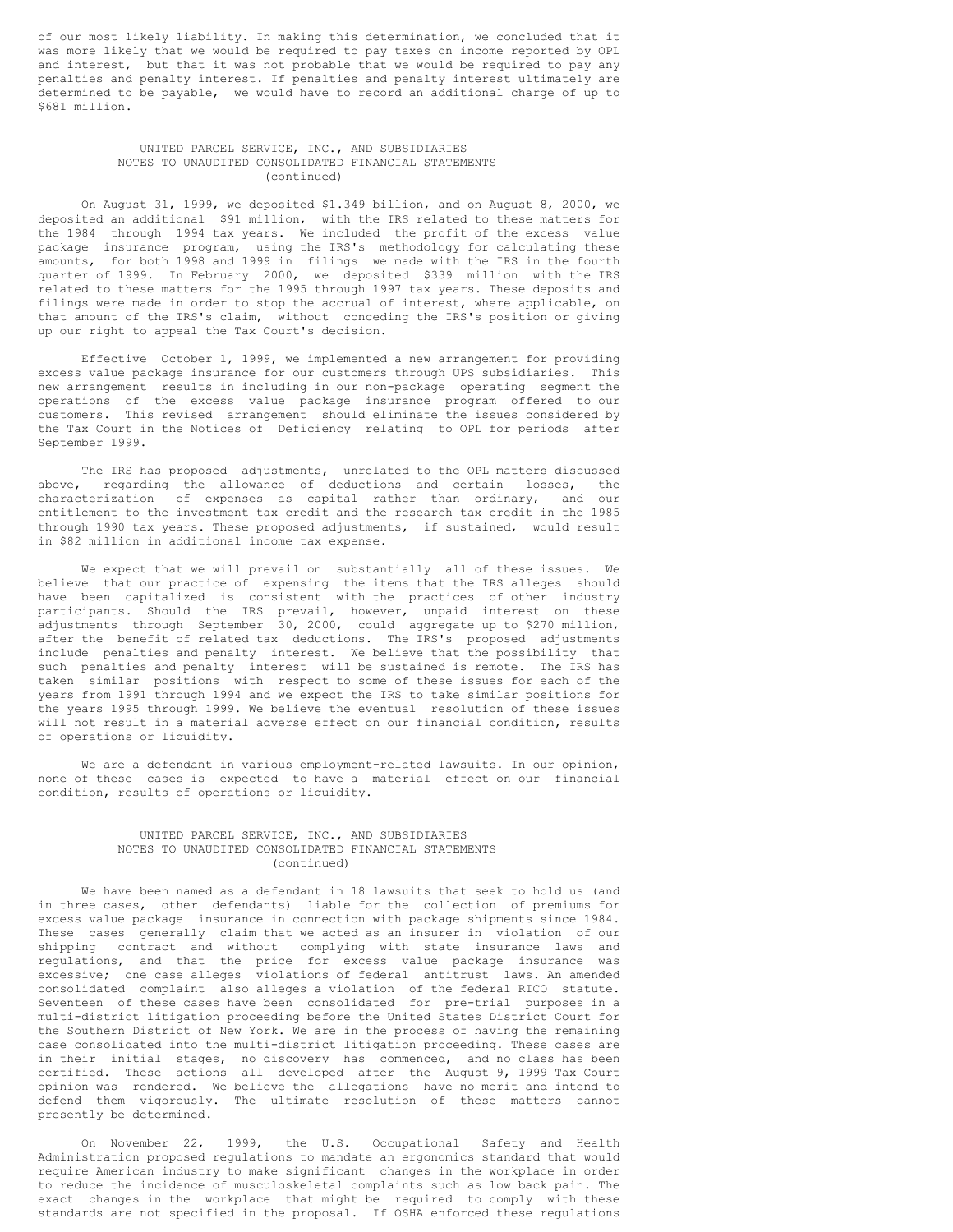by seeking the same ergonomic measures it has advocated in the past under its general authority to remedy "recognized hazards," however, it might demand extensive changes in the physical layout of our distribution centers as well as the hiring of significant numbers of additional full-time and part-time employees. Our competitors, as well as the remainder of American industry, also would incur proportionately comparable costs.

We, our competitors and other affected parties have filed comments with OSHA challenging the medical support and economic and technical feasibility of the proposed regulations. We do not believe that OSHA has complied with the statutory mandate of establishing significant risk of material health impairment or has properly analyzed the costs and benefits of these proposed regulations. We and other affected parties would have the right to appeal any final ergonomics standard to an appropriate federal court of appeals. We anticipate that such a standard would be rejected by the reviewing court. If ergonomic regulations resembling the current proposal were sustained by a reviewing court, we believe that we would prevail in an enforcement proceeding based on substantial defenses including the vagueness of the standards and the technological and economic feasibility of costly abatement measures.

### UNITED PARCEL SERVICE, INC., AND SUBSIDIARIES NOTES TO UNAUDITED CONSOLIDATED FINANCIAL STATEMENTS (continued)

OSHA has taken the position that the cost of compliance with the proposed regulations will be only \$4.2 billion per year over a ten-year period for all of American industry. We believe that these estimates are unrealistic. We have attempted to estimate the costs of compliance if OSHA adopts the proposed regulations and applies them in the same way as it sought to apply its prior unsuccessful attempts to impose ergonomic measures under its general authority. Based on this experience and assuming that, contrary to our expectations, OSHA were able to obtain court orders applying to all of our facilities that mandated compliance with these regulations, we estimate that the cost of compliance could be approximately \$20 billion in initial costs, which would be incurred over a period of years, and approximately \$5 billion in incremental annual costs. Such expenditures, if required to be incurred, would materially and adversely affect our financial condition, results of operations or liquidity.

In addition, we are a defendant in various other lawsuits that arose in the normal course of business. In our opinion, none of these cases is expected to have a material effect on our financial condition, results of operations or liquidity.

5. We report our operations in three segments: U.S. domestic package operations, international package operations and non-package operations. Package operations represent our core business and are divided into regional operations around the world. Regional operations managers are responsible for both domestic and export operations within their geographic region. International package operations include shipments wholly outside the U.S. as well as shipments with either origin or delivery outside the U.S. Non-package operations, which include the UPS Logistics Group, are distinct from package operations and are thus managed and reported separately.

Segment information for the three and nine months ended September 30, 2000 and 1999, is as follows (in millions):

|                                                               | Three Months Ended<br>September 30, |                       | Nine Months Ended<br>September 30, |                          |
|---------------------------------------------------------------|-------------------------------------|-----------------------|------------------------------------|--------------------------|
|                                                               | 2000                                | 1999                  | 2000                               | 1999                     |
| Revenue:                                                      |                                     |                       |                                    |                          |
| U.S. domestic package<br>International package<br>Non-package | \$5,928<br>1,028<br>411             | \$5,574<br>909<br>232 | \$17,659<br>3,074<br>1,138         | \$16,239<br>2,702<br>665 |
| Consolidated                                                  | \$7,367                             | \$6,715               | \$21,871                           | \$19,606                 |
| Operating profit:                                             |                                     |                       |                                    |                          |
| U.S. domestic package<br>International package<br>Non-package | \$1,043<br>58<br>60                 | \$916<br>47<br>27     | \$2,954<br>207<br>247              | \$2,603<br>170<br>85     |
| Consolidated                                                  | \$1,161                             | \$990                 | \$3,408                            | \$2,858                  |

## UNITED PARCEL SERVICE, INC., AND SUBSIDIARIES NOTES TO UNAUDITED CONSOLIDATED FINANCIAL STATEMENTS (continued)

Non-package operating profit included \$24 and \$28 million for the three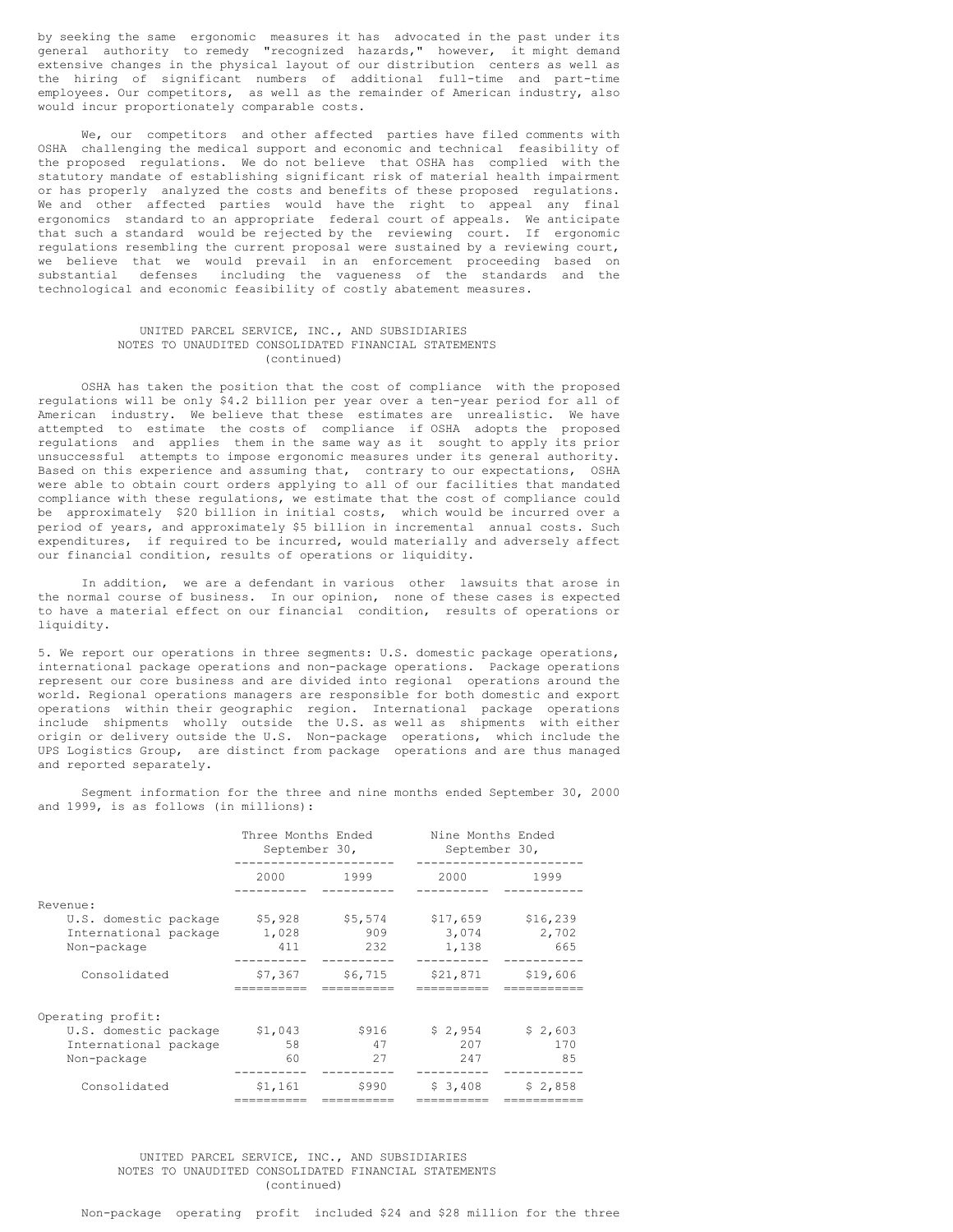months ended September 30, 2000 and 1999, respectively, and \$77 and \$85 million for the nine months ended September 30, 2000 and 1999, respectively, of intersegment profit, with a corresponding amount of operating expense, which reduces operating profit, included in the U.S. domestic package segment.

6. The major components of other operating expenses for the three months and nine months ended September 30, 2000 and 1999, are as follows (in millions):

|                               | Three Months Ended<br>September 30, |         | Nine Months Ended<br>September 30, |         |  |
|-------------------------------|-------------------------------------|---------|------------------------------------|---------|--|
|                               | 2000                                | 1999    | 2000                               | 1999    |  |
| Repairs and maintenance       | \$246                               | \$231   | S726                               | \$674   |  |
| Depreciation and amortization | 294                                 | 287     | 864                                | 850     |  |
| Purchased transportation      | 478                                 | 407     | 1,378                              | 1,168   |  |
| Fuel.                         | 224                                 | 174     | 672                                | 467     |  |
| Other occupancy               | 99                                  | 89      | 297                                | 278     |  |
| Other expenses                | 793                                 | 688     | 2,337                              | 2,085   |  |
|                               |                                     |         |                                    |         |  |
| Consolidated                  | \$2,134                             | \$1,876 | \$6,274                            | \$5,522 |  |
|                               |                                     |         |                                    |         |  |

7. In June 1998, the FASB issued Statement No. 133, "Accounting for Derivative Instruments and Hedging Activities" ("FAS 133"), as amended by Statement No. 137 and No. 138, which provides a comprehensive and consistent standard for the recognition and measurement of derivatives and hedging activities. Upon adoption, all derivative instruments will be recognized on the balance sheet at fair value, and changes in the fair values of such instruments must be recognized currently in earnings unless specific hedge accounting criteria are met. FAS 133 will be effective for us on January 1, 2001. Based on an evaluation of our material derivative instruments held at September 30, 2000, the adoption of FAS 133 at that date would not have had a material impact on our financial position or results of operations.

8. Certain prior period amounts have been reclassified to conform to the current period presentation.

### Item 2. Management's Discussion and Analysis of Financial Condition and Results of Operations

Three Months Ended September 30, 2000 and 1999

The following tables set forth information showing the change in revenue, average daily package volume and average revenue per piece, both in dollars or amounts and in percentage terms:

|                                                                   | Three Months Ended<br>September 30, |                              |                 |                |
|-------------------------------------------------------------------|-------------------------------------|------------------------------|-----------------|----------------|
|                                                                   |                                     | 2000 1999                    | Ŝ.              | $\mathbb{S}^2$ |
| Revenue (in millions):<br>U.S. domestic package:                  |                                     |                              |                 |                |
| Next Day Air                                                      |                                     | $$1,420$ $$1,344$            | $$76$ $$.7$ $$$ |                |
| Deferred                                                          |                                     | 690 649                      | 41 6.3          |                |
| Ground                                                            |                                     | 3,818 3,581                  | 237             | 6.6            |
| Total U.S. domestic package 5,928 5,574<br>International package: |                                     |                              | 354             | 6.4            |
| Domestic                                                          | 218                                 | 221                          |                 | $(3)$ $(1.4)$  |
| Export                                                            | 698                                 | 605                          | 93              | 15.4           |
| Cargo                                                             | 112                                 | 83                           | 29              | 34.9           |
| Total international package 1,028<br>Non-package:                 |                                     | 909                          | 119             | 13.1           |
| UPS Logistics Group                                               |                                     | 268 197                      | 71 36.0         |                |
| Other                                                             | 143                                 | 35                           | 108             | 308.6          |
| Total non-package                                                 | 411<br>------                       | 232                          | 179             | 77.2           |
| Consolidated                                                      | ========                            | \$7,367 \$6,715<br>--------- | \$652           | 9.7%           |
| Average Daily Package Volume                                      |                                     |                              |                 |                |
| (in thousands):                                                   |                                     |                              | #               |                |
|                                                                   |                                     |                              |                 |                |

| U.S. domestic package: |       |       |    |      |
|------------------------|-------|-------|----|------|
| Next Day Air           | 1,130 | 1,046 | 84 | 8.0% |
| Deferred               | 845   | 789   |    |      |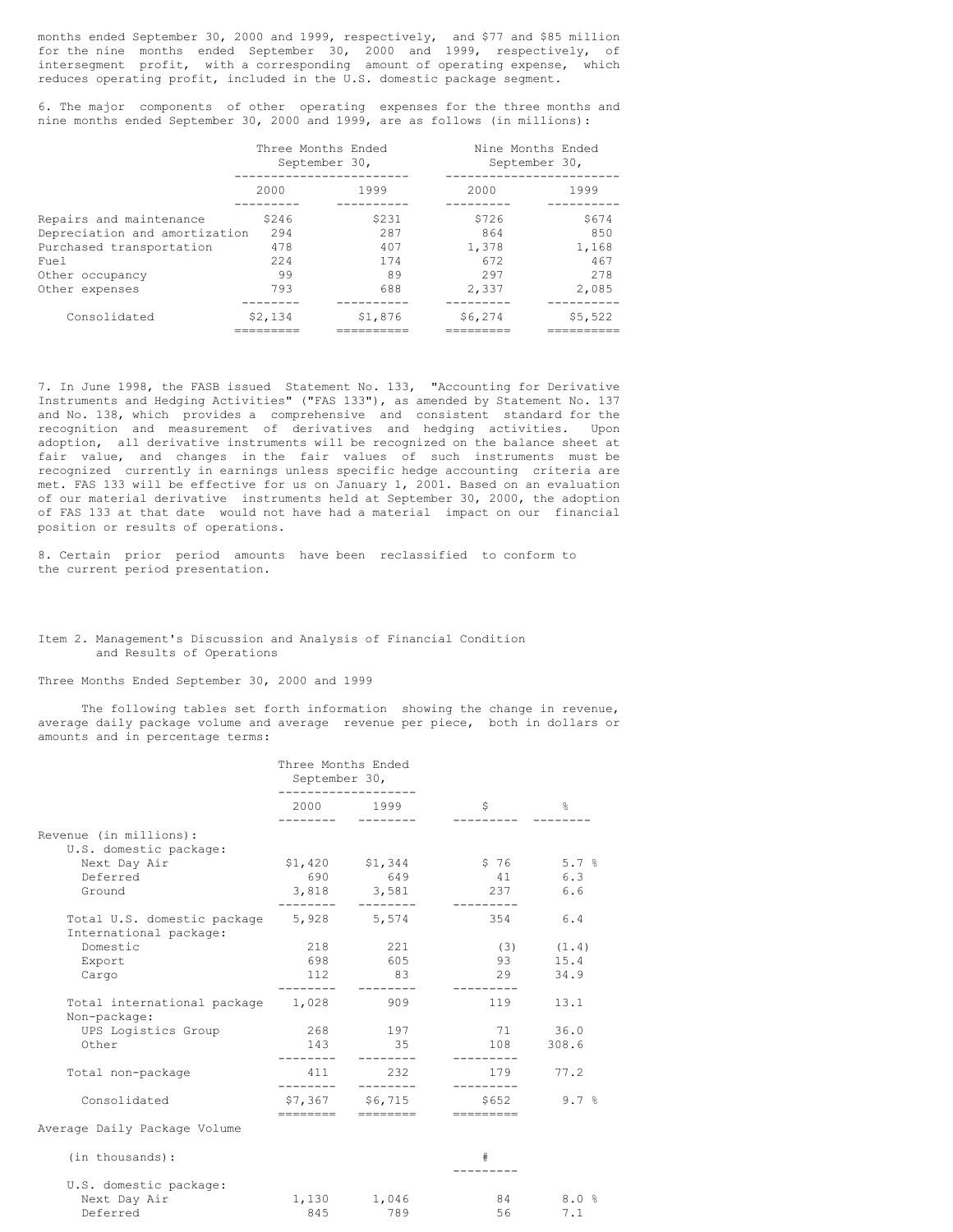| Ground                                                              |              | 10,345 9,849<br>------- -------- | 496                                       | 5.0  |
|---------------------------------------------------------------------|--------------|----------------------------------|-------------------------------------------|------|
| Total U.S. domestic package 12,320 11,684<br>International package: |              |                                  | 636 6                                     | 5.4  |
| Domestic                                                            |              | 770 691                          | 79                                        | 11.4 |
| Export                                                              | . <u>.</u> . | 366 298                          | 68                                        | 22.8 |
| Total international package 1,136                                   |              | 989                              | 147                                       | 14.9 |
| Consolidated                                                        | ---------    | 13,456 12,673                    | 783                                       | 6.2% |
| Operating days in period                                            | 63           | 64                               |                                           |      |
| Average Revenue Per Piece:<br>U.S. domestic package:                |              |                                  | \$                                        |      |
| Next Day Air                                                        |              | \$19.95 \$20.08                  | $$(0.13)$ $(0.6)$ $$$                     |      |
| Deferred                                                            |              |                                  | $12.96$ $12.85$ 0.11 0.9                  |      |
| Ground                                                              |              | 5.86 5.68                        | $0.18$ 3.2                                |      |
| Total U.S. domestic package 7.64 7.45                               |              |                                  | $0.19$ 2.6                                |      |
| International:                                                      |              |                                  |                                           |      |
| Domestic                                                            |              | 4.49 5.00                        | $(0.51)$ $(10.2)$                         |      |
| Export                                                              |              |                                  | $30.27$ $31.72$ $(1.45)$ $(4.6)$          |      |
| Total international package 12.80 13.05 (0.25) (1.9)                |              |                                  |                                           |      |
| Consolidated                                                        |              |                                  | $$8.07$ $$7.89$ $$0.18$ $2.3\textdegree$$ |      |
|                                                                     | ========     | --------                         | =========                                 |      |

## Management's Discussion and Analysis of Financial Condition and Results of Operations (continued)

U.S. domestic package revenue increased 6.4% primarily due to volume gains across all product lines, continuing the trends reported during the first and second quarters of 2000. Average daily package volume for our Ground products increased 5.0%, or almost one-half million packages per day. This volume increase, combined with a 3.2% increase in revenue per piece for our Ground products, accounted for approximately two-thirds of the overall revenue increase for this segment. The remaining increase in U.S. domestic package revenue was due to continued volume growth for our Next Day Air and Deferred products.

The increase in international package revenue of 13.1% was due to volume growth for both our domestic and export products, offset by a decline in the revenue per piece for these products. This decline was primarily due to a decline in the value of the Euro relative to the U.S. dollar. Excluding the impact of currency fluctuations, overall revenue per piece for our international products would have increased 4.4%. The 22.8% increase in average daily volume for our export products represents our third consecutive quarter with volume increases in excess of 20%.

The increase in non-package revenue resulted primarily from the new arrangement for providing excess value package insurance for our customers as well as continued growth of the UPS Logistics Group. Revenue for the UPS Logistics Group increased by \$71 million, or 36.0%, from \$197 million to \$268 million.

Operating expenses increased by \$481 million, or 8.4%, to \$6.206 billion during the third quarter of 2000. Compensation and benefits expenses increased by \$223 million while other operating expenses increased \$258 million. The increase in other operating expenses was primarily due to higher purchased transportation costs, higher fuel costs and claims expense associated with the new arrangement for providing excess value package insurance for our customers. The increase in purchased transportation costs were primarily due to increased business for our international and logistics operations, while the \$50 million, or 28.7%, increase in fuel costs was due to the increase in fuel prices and the growth in volume, partially offset by the cost reductions generated by our fuel hedging program. International operating expenses were favorably impacted by the decline in the value of the Euro relative to the U.S. dollar.

To offset the increasing fuel costs we have experienced over the last several quarters and that we expect to continue into the future, we implemented a temporary 1.25% fuel surcharge effective August 7, 2000. Approximately \$50 million in revenue was recorded during the quarter as a result of the surcharge.

Our operating margin improved from 14.7% during the third quarter of 1999 to 15.8% during the third quarter of 2000. The 15.8% operating margin represents our fourth consecutive quarter with an operating margin in excess of 15.0%. This improvement continues our recently reported trends and is favorably impacted by continued product mix improvements and our continued successful efforts in obtaining profitable volume growth.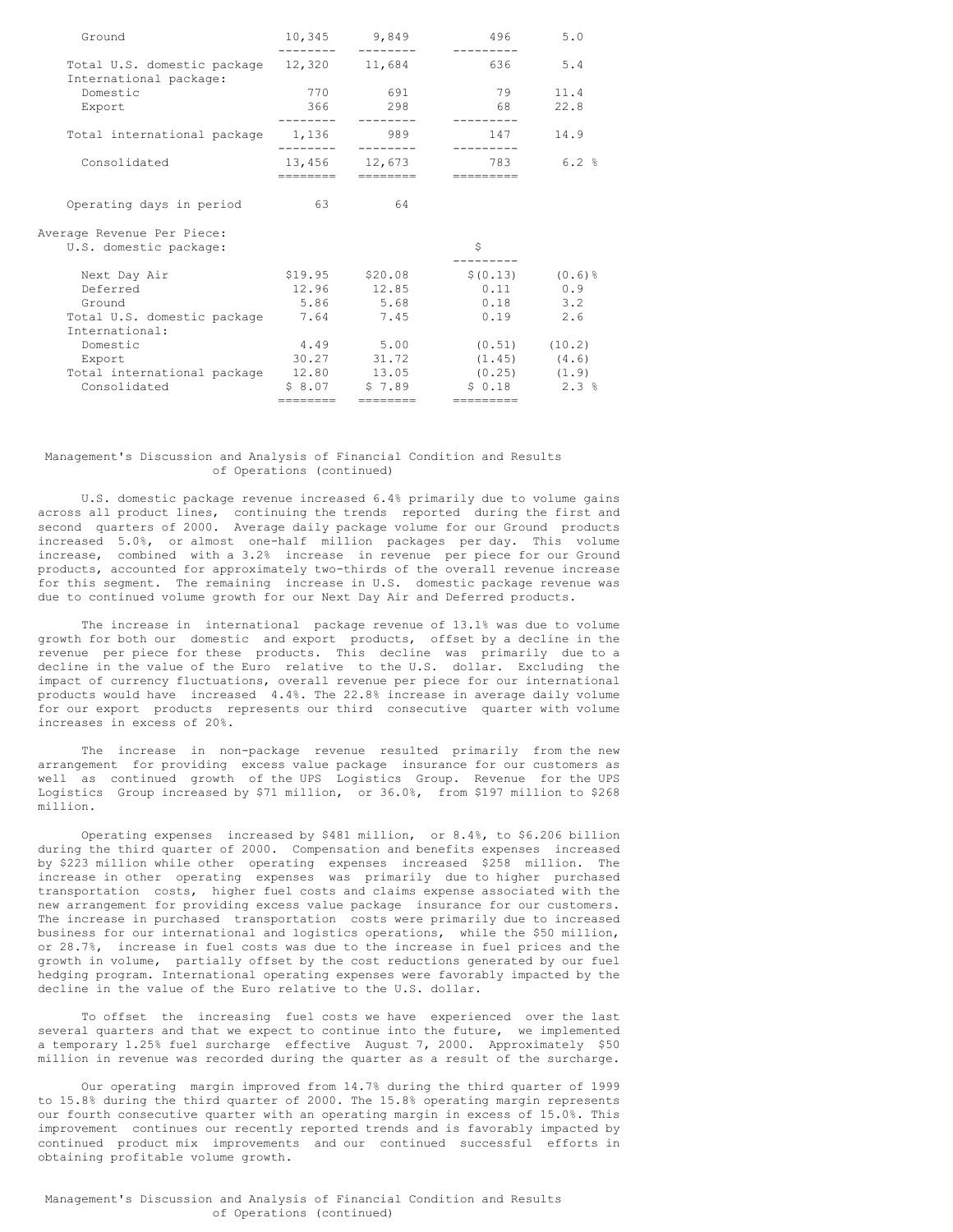The following table sets forth information showing the change in operating profit, both in dollars (in millions) and in percentage terms:

 $T$  The Months Ended Months Ended Months Ended Months Ended Months Ended Months Ended Months Ended Months Ended Mon

|                                                               |                     | Tnree Montns Ended<br>September 30, | Change            |                        |
|---------------------------------------------------------------|---------------------|-------------------------------------|-------------------|------------------------|
| Operating Segment                                             | 2000                | 1999                                | S                 | 욲                      |
| U.S. domestic package<br>International package<br>Non-package | \$1,043<br>58<br>60 | 916<br>S.<br>47<br>27               | \$127<br>11<br>33 | 13.9%<br>23.4<br>122.2 |
| Consolidated Operating Profit                                 | \$1,161             | 990                                 | \$171             | 17.3%                  |

U.S. domestic package operating profit increased over \$100 million due to the volume and revenue improvements discussed previously.

International package operating profit increased over 23% due to increased volume and revenue, and was realized despite significantly higher fuel costs. Continuing the trends we have reported in previous quarters, this improvement was well-balanced across our international regions. Excluding the impact of currency fluctuations, this segment would have reported an additional \$8 million in operating profit during this period.

The increase in non-package operating profit is largely due to the new arrangement for providing excess value package insurance for our customers, which contributed \$60 million of operating profit for the quarter. This improvement was offset in part by start-up costs associated with UPS Service Parts Logistics, UPS Capital Corporation and other initiatives.

Our other income and expense improved \$38 million, from expense of \$28 million in the third quarter of 1999 to income of \$10 million in the third quarter of 2000. This improvement was primarily due to higher cash and marketable securities balances that resulted in higher investment income, along with lower debt balances outstanding which resulted in lower interest expense.

Net income for the third quarter of 2000 increased by \$125 million from the third quarter of 1999. This increase resulted in an improvement in diluted earnings per share from \$0.52 in the third quarter of 1999 to \$0.60 in the third quarter of 2000.

### Management's Discussion and Analysis of Financial Condition and Results of Operations (continued)

#### Nine Months Ended September 30, 2000 and 1999

The following table sets forth information showing the change in revenue, average daily package volume and average revenue per piece, both in dollars and in percentage terms:

|                                                                     | Nine Months Ended<br>September 30, |                                                   |                         |                               |
|---------------------------------------------------------------------|------------------------------------|---------------------------------------------------|-------------------------|-------------------------------|
|                                                                     |                                    | 2000 1999                                         | \$                      | $\frac{6}{10}$                |
| Revenue (in millions):<br>U.S. domestic package:                    |                                    |                                                   |                         |                               |
| Next Day Air<br>Deferred<br>Ground                                  |                                    | $$4,213$ $$3,834$<br>2,074 1,897<br>11,372 10,508 | \$379<br>177<br>864 8.2 | 9.9%<br>9.3                   |
| Total U.S. domestic package 17,659 16,239<br>International package: |                                    |                                                   | 1,420                   | 8.7                           |
| Domestic<br>Export<br>Cargo                                         | 307                                | 673 680<br>2,094 1,785<br>237                     | 309<br>70               | $(7)$ $(1.0)$<br>17.3<br>29.5 |
| Total international package 3,074 2,702<br>Non-package:             |                                    |                                                   | 372                     | 13.8                          |
| UPS Logistics Group<br>Other                                        | 442                                | 696 566                                           | 130<br>343              | 23.0<br>346.5                 |
| Total non-package                                                   |                                    | 1,138 665                                         | 473                     | 71.1                          |
| Consolidated                                                        | -----------                        | \$21,871 \$19,606<br>=========                    | \$2,265<br>=========    | 11.6%                         |

Average Daily Package Volume

---------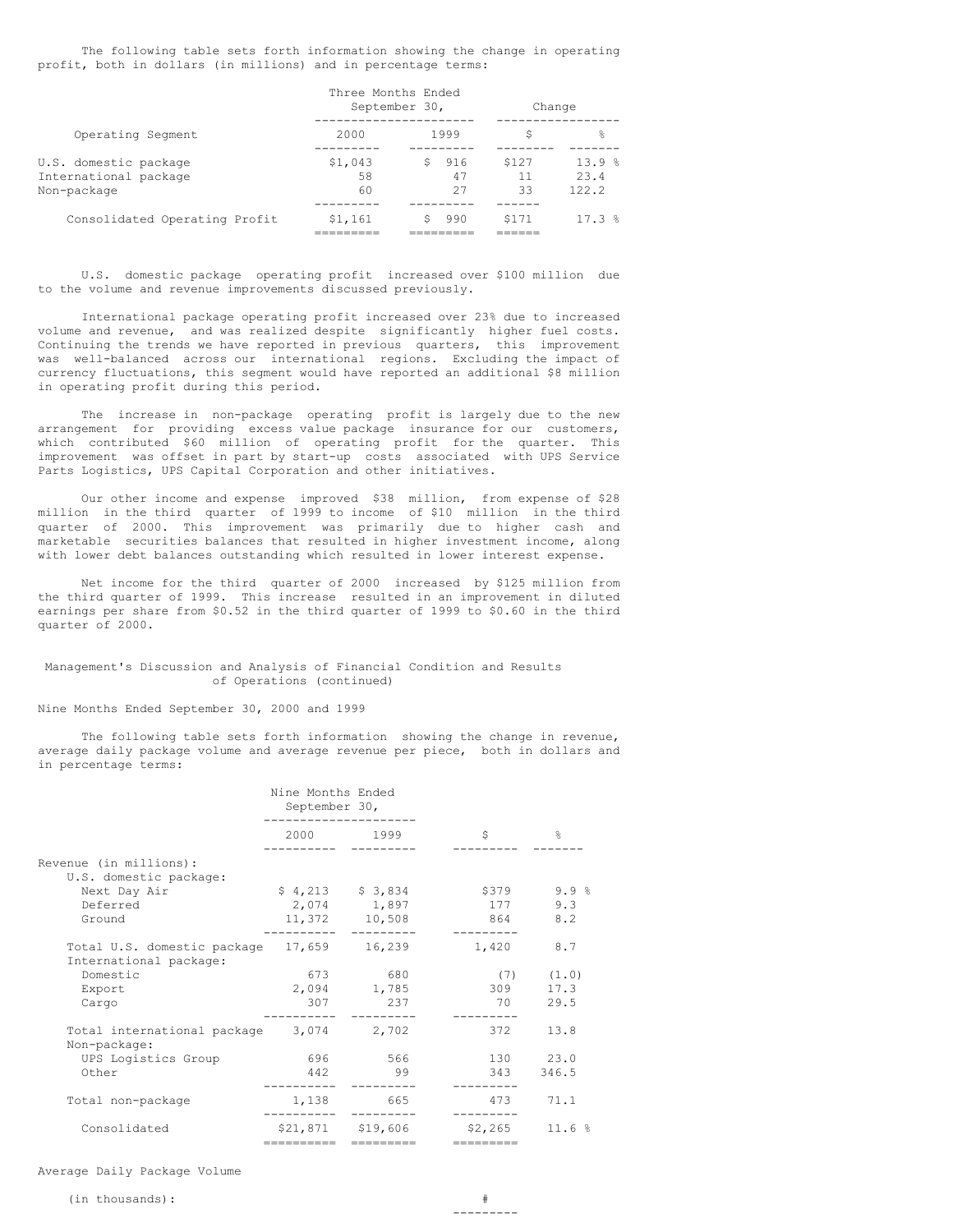| U.S. domestic package:                                              |               |                   |                                      |      |
|---------------------------------------------------------------------|---------------|-------------------|--------------------------------------|------|
| Next Day Air                                                        |               | 1,104 1,012       | 92 —                                 | 9.1% |
| Deferred                                                            | 8.51          | 790               | 61                                   | 7.7  |
| Ground                                                              |               | 10,193 9,709      | 484                                  | 5.0  |
| Total U.S. domestic package 12,148 11,511<br>International package: |               |                   | 637                                  | 5.5  |
| Domestic                                                            | 758           | 686               | 72                                   | 10.5 |
| Export                                                              | 356<br>------ | 290<br>---------- | 66                                   | 22.8 |
| Total international package 1,114 976                               |               | ----------        | 138                                  | 14.1 |
| Consolidated                                                        | ==========    | =========         | 13,262 12,487 775 6.2 %<br>--------- |      |
|                                                                     |               |                   |                                      |      |
| Operating days in period                                            | 192 191       |                   |                                      |      |
| Average Revenue Per Piece:                                          |               |                   |                                      |      |
| U.S. domestic package:                                              |               |                   | \$                                   |      |
| Next Day Air                                                        |               |                   | $$19.88$ $$19.84$ $$0.04$ $0.2$ $$$  |      |
| Deferred                                                            |               | 12.69 12.57       | 0.12                                 | 1.0  |
| Ground                                                              |               | 5.81 5.67         | $0.14$ 2.5                           |      |
| Total U.S. domestic package 7.57 7.39                               |               |                   | 0.18                                 | 2.4  |
| International:                                                      |               |                   |                                      |      |
| Domestic                                                            |               | 4.62 5.19         | $(0.57)$ $(11.0)$                    |      |
| Export                                                              |               | 30.64 32.23       | $(1.59)$ $(4.9)$                     |      |
| Total international package                                         |               | 12.94 13.22       | $(0.28)$ $(2.1)$                     |      |
| Consolidated                                                        |               | \$8.02 \$7.84     | $$0.18$ $2.3$ $$$                    |      |
|                                                                     | ----------    |                   | ---------                            |      |

## Management's Discussion and Analysis of Financial Condition and Results of Operations (continued)

U.S. domestic package revenue increased 8.7% primarily due to volume gains across all product lines, continuing the trends reported during the first and second quarters of 2000. All products contributed to this increase, with our higher revenue per piece express (Next Day Air and Deferred) products accounting for almost 40% of the overall revenue increase. Our average daily Ground volume grew at a 5.0% rate for the period, increasing by an average of 484,000 packages per day. Also contributing to the revenue increase was one extra operating day in the first nine months of 2000 compared to the first nine months of 1999.

During the first quarter of 2000, we increased rates for standard ground shipments an average of 3.1% for commercial deliveries. The ground residential charge continued to be \$1.00 over the commercial ground rate, with an additional delivery area surcharge of \$1.50 added to certain less accessible areas. In addition, we increased rates for UPS Next Day Air, UPS Next Day Air Saver and UPS 2nd Day Air an average of 3.5%. The surcharge for UPS Next Day Air Early A.M. did not change. Rates for international shipments originating in the United States (Worldwide Express, Worldwide Express Plus, UPS Worldwide Expedited and UPS International Standard service) increased by 2.9%. Rate changes for shipments originating outside the U.S. were made throughout the past year and varied by geographic market.

The increase in international package revenue was due to volume growth for both our domestic and export products, offset by a decline in the revenue per piece for these products. This decline was primarily due to a decline in the value of the Euro relative to the U.S. dollar. Overall average daily package volume increased 14.1% for international operations, with our export products, which had an average revenue per piece of \$30.64, increasing at 22.8%.

The increase in non-package revenue resulted primarily from the new arrangement for providing excess value package insurance for our customers as well as continued growth of the UPS Logistics Group. Revenue for the UPS Logistics Group increased by \$130 million, or 23.0%, from \$566 million to \$696 million during this period.

Operating expenses increased by \$1.715 billion, or 10.2%, which was less than our revenue increase of 11.6%. Compensation and benefits expenses, the largest component of this increase, accounted for \$963 million and included a \$59 million charge recorded in the first quarter of this year relating to the creation of 4,000 new full-time hourly jobs resulting from the 1997 Teamsters contract. Other operating expenses increased \$752 million due to higher purchased transportation costs, higher fuel costs and claims expense associated with the new arrangement for providing excess value package insurance for our customers. The increase in purchased transportation costs was primarily due to increased business for our international and logistics operations. The 43.9% increase in fuel costs from \$467 million to \$672 million was due to the increase in fuel prices and the growth in our average daily volume, partially offset by the cost reductions generated by our fuel hedging program. The increase in other operating expenses was slightly offset by the \$49 million gain we recognized in the first quarter of this year from the sale of our UPS Truck Leasing subsidiary. International operating expenses were favorably impacted by the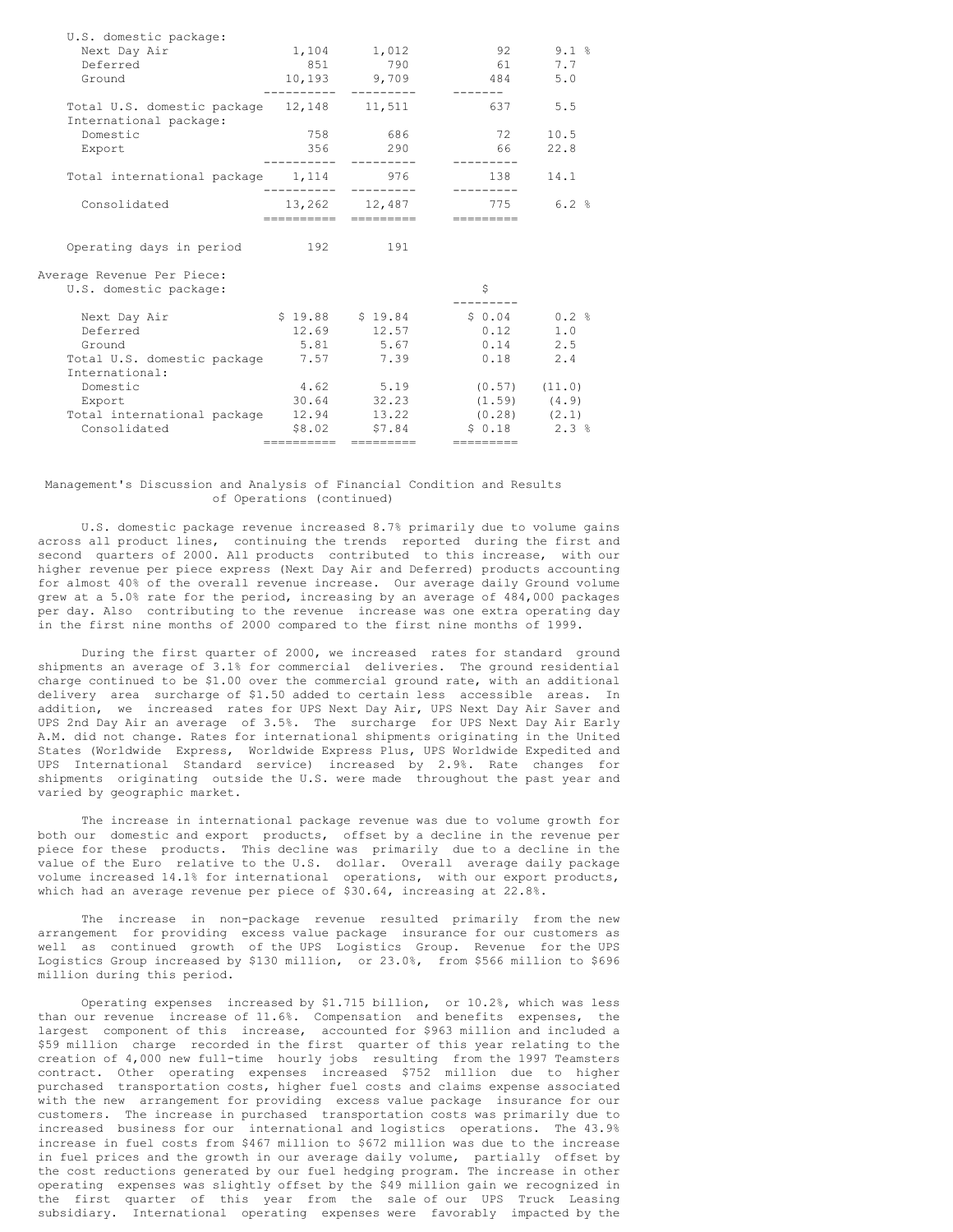## Management's Discussion and Analysis of Financial Condition and Results of Operations (continued)

To offset the increasing fuel costs we have experienced over the last several quarters and that we expect to continue into the future, we implemented a temporary 1.25% fuel surcharge effective August 7, 2000. Approximately \$50 million in revenue has been recorded year-to-date as a result of the surcharge.

Our operating margin improved from 14.6% during the first nine months of 1999 to 15.6% during the same period in 2000. This improvement continues our recently reported trends and is favorably impacted by continued product mix improvements and our continued successful efforts in obtaining profitable volume growth.

The following table sets forth information showing the change in operating profit, both in dollars (in millions) and in percentage terms:

|                                                               | Nine Months Ended     | September 30,        | Change             |                        |
|---------------------------------------------------------------|-----------------------|----------------------|--------------------|------------------------|
| Operating Segment                                             | 2000                  | 1999                 | S                  | 욲                      |
| U.S. domestic package<br>International package<br>Non-package | \$2,954<br>207<br>247 | \$2,603<br>170<br>85 | \$351<br>37<br>162 | 13.5%<br>21.8<br>190.6 |
| Consolidated Operating Profit                                 | \$3,408               | \$2,858              | \$550              | $19.2$ $%$             |

U.S. domestic package operating profit increased over \$351 million due to the volume and revenue improvements discussed previously.

The improvement in the operating profit of our international package operations of 21.8% resulted primarily from increased volume and revenue, and was realized despite significantly higher fuel costs. This improvement occurred throughout our international regions. Excluding the impact of currency fluctuations, this segment would have reported an additional \$20 million in operating profit during this period.

The increase in non-package operating profit is largely due to the new arrangement for providing excess value package insurance for our customers, which contributed \$175 million of additional operating profit for the nine-month period. Also contributing to the operating profit improvement was the \$49 million gain we recognized during the first quarter of 2000 from the sale of our UPS Truck Leasing subsidiary. These improvements were offset somewhat by start-up costs associated with UPS Service Parts Logistics, UPS Capital Corporation and other initiatives.

### Management's Discussion and Analysis of Financial Condition and Results of Operations (continued)

The increase in investment income of \$351 million for the period is primarily due to two factors. First, in the first quarter of 2000, two companies in which our Strategic Enterprise Fund held investments were acquired by other companies, which caused us to recognize a gain of \$241 million. Second, we earned income on the \$5.3 billion in net IPO proceeds available for investment prior to the tender offer that occurred in early March 2000 and the \$1.2 billion in IPO proceeds that were not utilized for the tender offer. We announced a share repurchase program on April 20, 2000 under which we expect to utilize up to the remaining \$1.2 billion not used in the tender offer, of which approximately \$500 million remains available for share repurchases as of September 30, 2000, and continues to generate investment income.

Net income for the nine months ended September 30, 2000 amounted to \$2.210 billion, or \$1.87 per diluted share, compared to net income of \$222 million, or \$0.20 per diluted share, for the same period in the prior year. Our fiscal 2000 results reflect the non-recurring items discussed above, which include the gains on our Strategic Enterprise Fund investments and sale of our Truck Leasing subsidiary, offset partially by the charge for retroactive costs associated with creating new full-time jobs from existing part-time Teamster jobs. Our fiscal 1999 results reflect a tax assessment charge resulting from an unfavorable ruling of the U.S. Tax Court. Excluding these non-recurring transactions for each of these periods, net income for the nine months ending September 30, 2000, would have been \$2.071 billion, an increase of \$407 million over adjusted 1999 net income of \$1.664 billion. Adjusted diluted earnings per share increased from \$1.48 in 1999 to \$1.75 in 2000.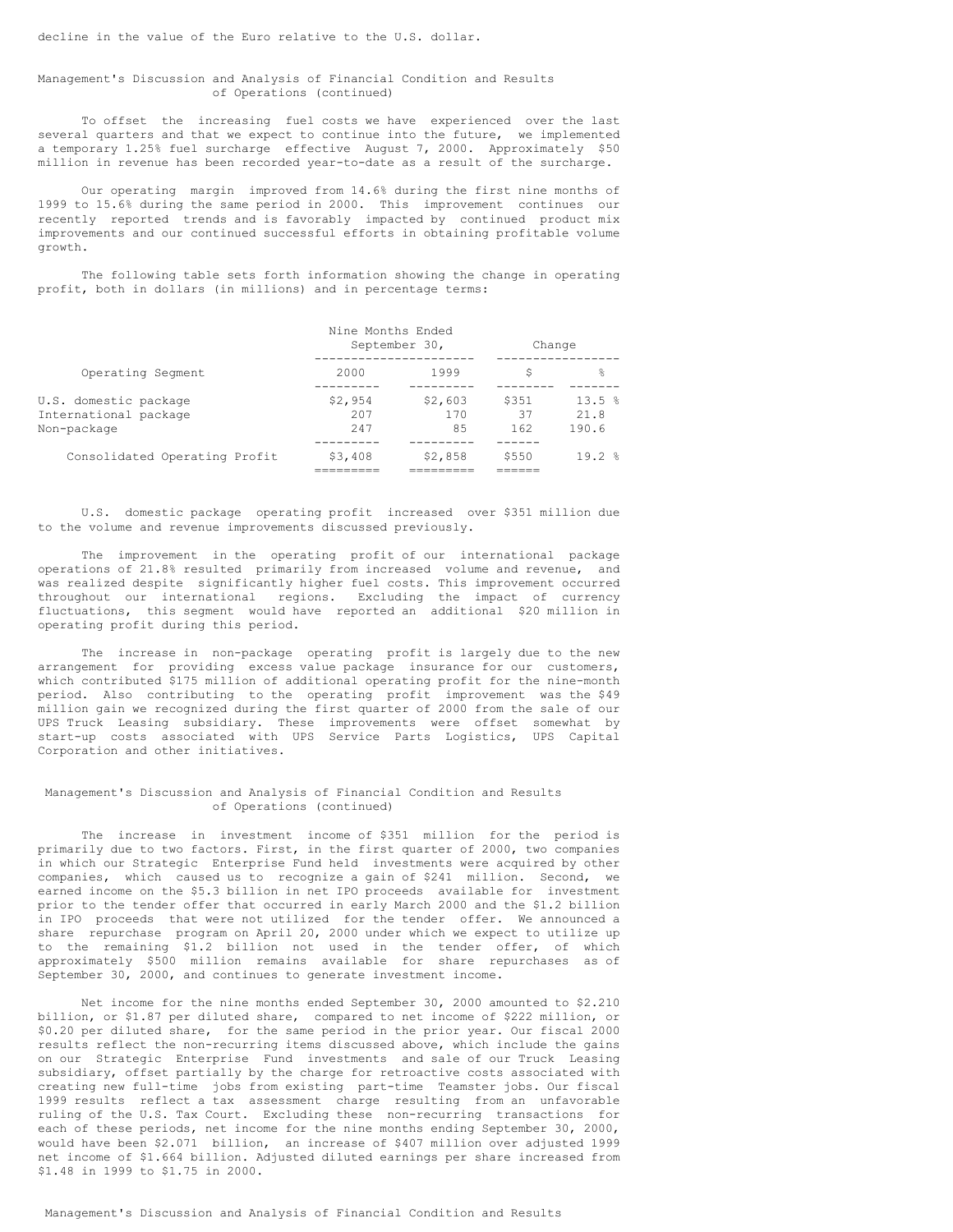#### Liquidity and Capital Resources

Our primary source of liquidity is our cash flow from operations. We maintain significant cash, cash equivalents, marketable securities and short-term investments, amounting to \$3.592 billion at September 30, 2000. Of this amount, approximately \$500 million represents the net proceeds remaining from our initial public offering, which was completed in November 1999. We used the majority of the IPO proceeds to fund a cash tender offer to purchase Class A-1 shares from shareowners. The tender offer, which was announced on February 4, 2000 and expired on March 3, 2000, was for up to 100,893,277 shares at a price of \$60 per share. The actual number of shares validly tendered and accepted for purchase by us was 67,834,815, which resulted in a cash expenditure of approximately \$4.1 billion and reduced our outstanding Class A shares accordingly.

The remaining IPO proceeds of approximately \$500 million as of September 30, 2000, are available for a share repurchase program that was announced on April 20, 2000. In addition, an additional \$750 million has been authorized for share repurchases.

We maintain a commercial paper program under which we are authorized to borrow up to \$2.0 billion. Approximately \$1.055 billion was outstanding under this program as of September 30, 2000. Since we do not intend to refinance the full commercial paper balance outstanding at September 30, 2000, \$955 million has been classified as a current liability on our balance sheet. The average interest rate on the amount outstanding at September 30, 2000 was 6.6%. On October 25, 2000, we entered into a second commercial paper program under which we are authorized to borrow up to \$5.0 billion.

We maintain two credit agreements with a consortium of banks. These agreements provide revolving credit facilities of \$1.25 billion each, with one expiring in April 2001 and the other expiring in April 2005. Interest on any amounts we borrow under these facilities would be charged at 90-day LIBOR plus 15 basis points. There were no borrowings under either of these agreements as of September 30, 2000.

We also maintain a European medium-term note program with a borrowing capacity of \$1.0 billion. Under this program, we may issue notes from time to time denominated in a variety of currencies. At September 30, 2000, \$800 million was available under this program. The \$200 million outstanding at September 30, 2000 bears interest at a stated interest rate of 6.625%.

In January 1999, we filed a shelf registration statement with the SEC under which we may issue debt securities in the U.S. marketplace of up to \$2.0 billion. The debt may be denominated in a variety of currencies. In September 2000, we issued \$300 million cash-settled convertible senior notes due September 27, 2007 pursuant to our shelf registration statement. The notes were sold at par with a stated interest rate of 1.75% and are callable after three years. The notes are convertible into cash, with the conversion price indexed to the trading price of our Class B common stock. There was approximately \$405 million issued under this shelf registration statement at September 30, 2000.

# Management's Discussion and Analysis of Financial Condition and Results of Operations (continued)

On November 22, 1999, the U.S. Occupational Safety and Health Administration proposed regulations to mandate an ergonomics standard that would require American industry to make significant changes in the workplace in order to reduce the incidence of musculoskeletal complaints such as low back pain. The exact changes in the workplace that might be required to comply with these standards are not specified in the proposal. If OSHA enforced these regulations by seeking the same ergonomic measures it has advocated in the past under its general authority to remedy "recognized hazards," however, it might demand extensive changes in the physical layout of our distribution centers as well as the hiring of significant numbers of additional full-time and part-time employees. Our competitors, as well as the remainder of American industry, also would incur proportionately comparable costs.

We, our competitors and other affected parties have filed comments with OSHA challenging the medical support and economic and technical feasibility of the proposed regulations. We do not believe that OSHA has complied with the statutory mandate of establishing significant risk of material health impairment or has properly analyzed the costs and benefits of these proposed regulations. We and other affected parties would have the right to appeal any final ergonomics standard to an appropriate federal court of appeals. We anticipate that such a standard would be rejected by the reviewing court. If ergonomic regulations resembling the current proposal were sustained by a reviewing court, we believe that we would prevail in an enforcement proceeding based on substantial defenses including the vagueness of the standards and the technological and economic feasibility of costly abatement measures.

OSHA has taken the position that the cost of compliance with the proposed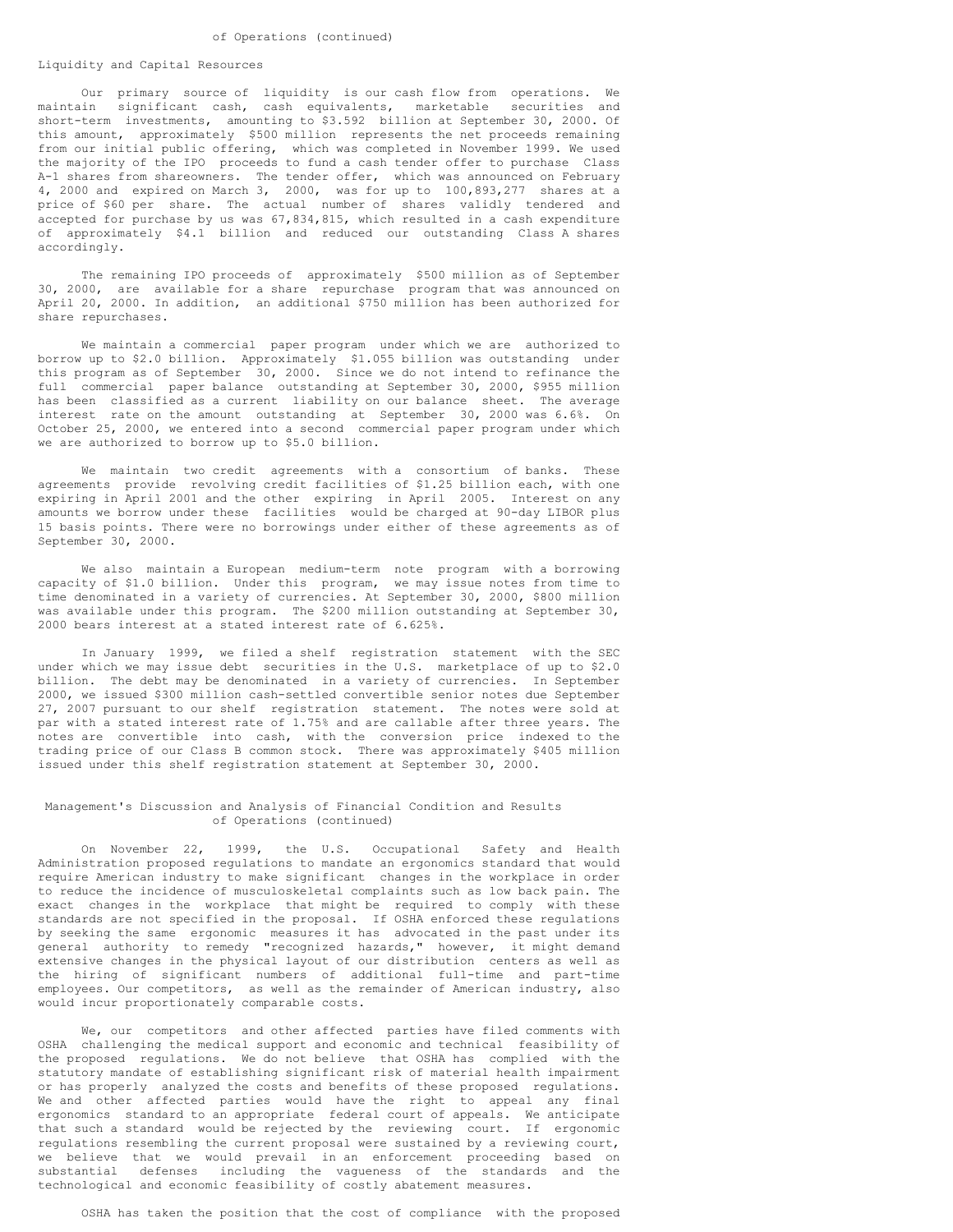regulations will be only \$4.2 billion per year over a ten-year period for all of American industry. We believe that these estimates are unrealistic. We have attempted to estimate the costs of compliance if OSHA adopts the proposed regulations and applies them in the same way as it sought to apply its prior unsuccessful attempts to impose ergonomic measures under its general authority. Based on this experience and assuming that, contrary to our expectations, OSHA were able to obtain court orders applying to all of our facilities that mandated compliance with these regulations, we estimate that the cost of compliance could be approximately \$20 billion in initial costs, which would be incurred over a period of years, and approximately \$5 billion in incremental annual costs. Such expenditures, if required to be incurred, would materially and adversely affect our financial condition, results of operations or liquidity.

#### Management's Discussion and Analysis of Financial Condition and Results of Operations (continued)

## Market Risk

We are exposed to a number of market risks in the ordinary course of business. These risks, which include interest rate risk, foreign currency exchange risk and commodity price risk, arise in the normal course of business rather than from trading. We have examined our exposures to these risks and concluded that none of our exposures in these areas is material to fair values, cash flows or earnings. We have engaged in several strategies to manage these market risks.

Our indebtedness under our various financing arrangements creates interest rate risk. In connection with each debt issuance and as a result of continual monitoring of interest rates, we may enter into interest rate swap agreements for purposes of managing our borrowing costs.

For all foreign currency-denominated borrowing and certain lease transactions, we simultaneously entered into currency exchange agreements to lock in the price of the currency needed to pay the obligations and to hedge the foreign currency exchange risk associated with such transactions. We are exposed to other foreign currency exchange risks in the ordinary course of our business operations due to the fact that we provide our services in more than 200 countries and territories and collection of revenues and payment of certain expenses may give rise to currency exposure.

We require significant quantities of gasoline, diesel fuel and jet fuel for our aircraft and delivery vehicles. We therefore are exposed to commodity price risk associated with variations in the market price for energy products. We manage this risk with a hedging strategy designed to minimize the impact of sudden, catastrophic increases in the prices of energy products, while allowing us to benefit if fuel prices decline. Our hedging program is designed to moderate the impact of fluctuating crude oil prices and maintain our competitive position relative to our industry peers.

## Future Accounting Changes

In June 1998, the FASB issued Statement No. 133, "Accounting for Derivative Instruments and Hedging Activities" ("FAS 133"), as amended by Statement No. 137 and No. 138, which provides a comprehensive and consistent standard for the recognition and measurement of derivatives and hedging activities. Upon adoption, all derivative instruments will be recognized on the balance sheet at fair value, and changes in the fair values of such instruments must be recognized currently in earnings unless specific hedge accounting criteria are met. FAS 133 will be effective for us on January 1, 2001. We have performed an evaluation of our current material derivative instruments, including those items discussed in the Market Risk section set forth above. Based on our evaluation of the material open derivative contracts we held at September 30, 2000, the adoption of FAS 133 at that date would not have had a material impact on our financial position or results of operations.

## Management's Discussion and Analysis of Financial Condition and Results of Operations (continued)

In December 1999, the SEC issued Staff Accounting Bulletin No. 101 "Revenue Recognition in Financial Statements" ("SAB 101"). SAB 101 provides guidance on applying generally accepted accounting principles to revenue recognition issues in financial statements. We will adopt SAB 101 as required in the fourth quarter of 2000. This adoption will not have a material impact on our financial position or results of operations.

"Management's Discussion and Analysis of Financial Condition and Results of Operations," "Liquidity and Capital Resources" and other parts of this report contain "forward-looking" statements about matters that are inherently difficult to predict. These statements include statements regarding our intent, belief and current expectations about our strategic direction, prospects and future results. We have described some of the important factors that affect these statements as we discussed each subject. Forward-looking statements involve risks and uncertainties, and certain factors may cause actual results to differ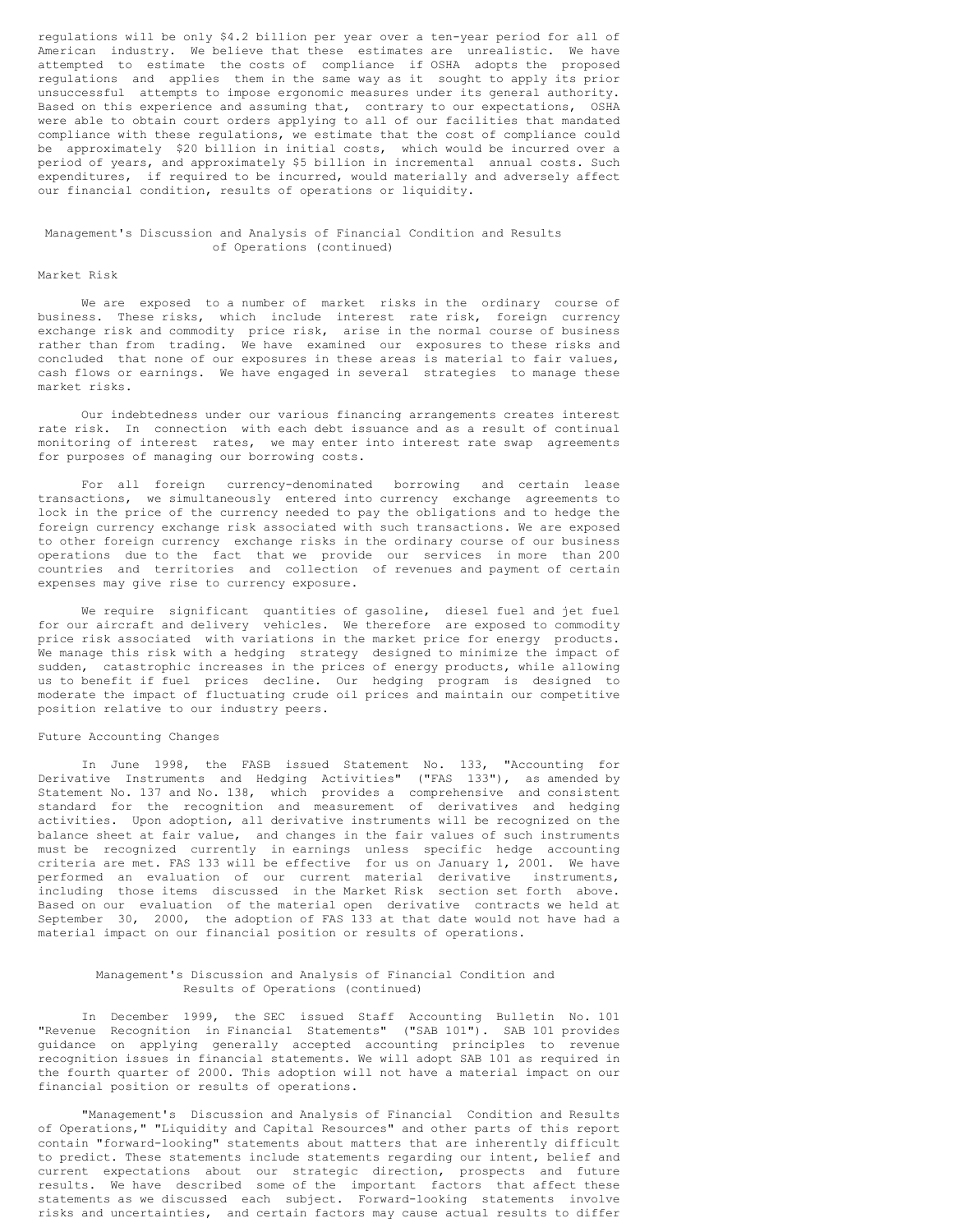materially from those contained in the forward-looking statements. These factors include, for example, our competitive environment, economic and other conditions in the markets in which we operate, strikes, work stoppages and slowdowns, governmental regulation, increases in aviation and motor fuel prices, and cyclical and seasonal fluctuations in our operating results. Additional information concerning these risks and uncertainties, and other factors you may wish to consider, are provided in the "Risk Factors" section of our prospectus dated November 9, 1999, as filed with the Securities and Exchange Commission.

Item 3. Quantitative and Qualitative Disclosures About Market Risk

See Item 2.

#### PART II. OTHER INFORMATION

#### Item 1. Legal Proceedings

We have been named as a defendant in 18 lawsuits that seek to hold us (and in three cases, other defendants) liable for the collection of premiums for excess value package insurance in connection with package shipments since 1984. These cases generally claim that we acted as an insurer in violation of our shipping contract and without complying with state insurance laws and regulations, and that the price for excess value package insurance was excessive; one case alleges violations of federal antitrust laws. An amended consolidated complaint also alleges a violation of the federal RICO statute. Seventeen of these cases have been consolidated for pre-trial purposes in a multi-district litigation proceeding before the United States District Court for the Southern District of New York. We are in the process of having the remaining case consolidated into the multi-district litigation proceeding. These cases are in their initial stages, no discovery has commenced, and no class has been certified. These actions all developed after the August 9, 1999 Tax Court opinion was rendered. We believe the allegations have no merit and intend to defend them vigorously. The ultimate resolution of these matters cannot presently be determined.

Item 6. - Exhibits and Reports on Form 8-K

- a) Exhibits:
	- (1) Underwriting Agreement dated September 21, 2000 between United Parcel Service, Inc. and Merrill Lynch, Pierce, Fenner & Smith Incorporated
	- (27) Financial Data Schedule (for SEC filing purposes only)
- b) Reports on Form 8-K: no reports on Form 8-K were filed during the quarter.

#### EXHIBIT INDEX

(1) Underwriting Agreement dated September 21, 2000 between United Parcel Service, Inc. and Merrill Lynch, Pierce, Fenner & Smith Incorporated

## SIGNATURES

Pursuant to the requirements of the Securities Exchange Act of 1934, the registrant has duly caused this report to be signed on its behalf by the undersigned thereunto duly authorized.

> UNITED PARCEL SERVICE, INC. (Registrant)

Date: November 14, 2000 By: /S/ Robert J. Clanin Robert J. Clanin Senior Vice President, Treasurer and Chief Financial Officer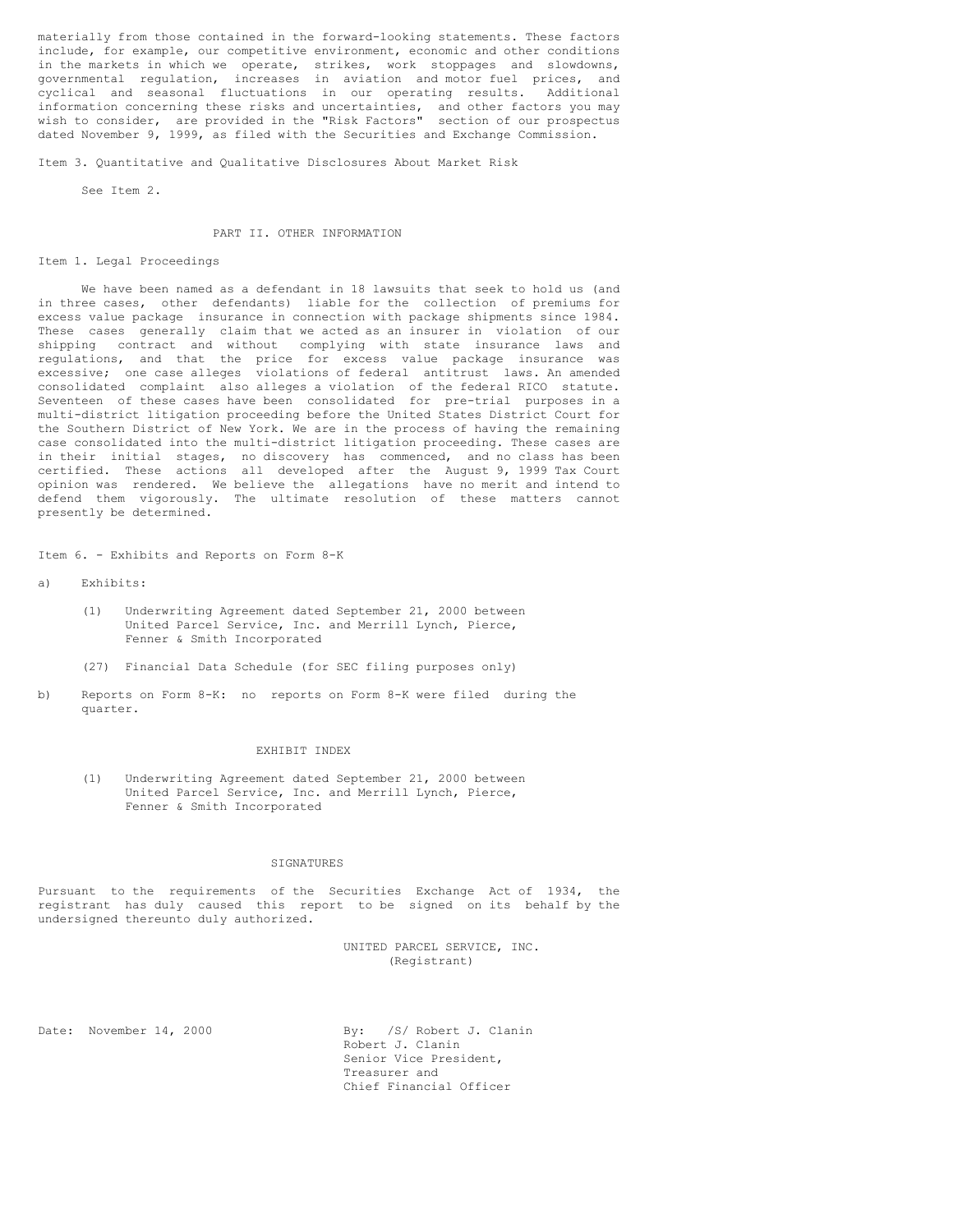## UNITED PARCEL SERVICE, INC.

#### 1.75% CASH-SETTLED CONVERTIBLE SENIOR NOTES DUE SEPTEMBER 27, 2007

### UNDERWRITING AGREEMENT

## DATED AS OF SEPTEMBER 21, 2000

1. Introductory. United Parcel Service, Inc., a Delaware corporation (the "Company"), proposes to issue and sell \$300,000,000 of its 1.75% Cash-Settled Convertible Senior Notes due September 27, 2007 ("Debt Securities"). The Debt Securities will be issued under an Indenture, dated as of January 26, 1999, as supplemented by the First Supplemental Indenture thereto, dated as of March 27, 2000, and as further supplemented by the resolutions of the Executive Committee of the Board of Directors of the Company adopted on September 21, 2000 (the "Indenture"), between the Company and Citibank, N.A., as Trustee, subject to the terms stated herein and as specified in the Terms Agreement referred to in Section 3.

The firm or firms which agree to purchase the Debt Securities are hereinafter referred to as the "Underwriters" of such Debt Securities, and the representative or representatives of the Underwriters, if any, specified in a Terms Agreement referred to in Section 3 are hereinafter referred to as the "Representatives"; provided, however, that if the Terms Agreement does not specify any representative of the Underwriters, the term "Representatives", as used in this Agreement (other than in Sections  $2(b)$ , 5 and 6 and the second sentence of Section 3), shall mean the Underwriters.

2. Representations and Warranties of the Company. The Company represents and warrants to, and agrees with, each Underwriter that:

(a) Registration Statement. A registration statement (No. 333-08369), including a prospectus, covering the registration of certain of its securities (including the Debt Securities), has been filed with the Securities and Exchange Commission (the "Commission"). Such registration statement, as amended, has been declared effective by the Commission and the Indenture has been qualified under the Trust Indenture Act of 1939 (the "Trust Indenture Act"). Such registration statement, as amended at the time of any Terms Agreement referred to in Section 3, is hereinafter referred to as the "Registration Statement", and the prospectus constituting a part thereof and the prospectus supplement relating to the offering of the Debt Securities to be filed by the Company pursuant to Rule 424(b) promulgated under the Securities Act of 1933 (the "Securities Act") and in the form first used to confirm sales of the Debt Securities, including all documents incorporated by reference therein on the date thereof, is hereinafter referred to as the "Prospectus". All financial statements and schedules included in material incorporated by reference into the Prospectus shall be deemed included in the Prospectus.

(b) Compliance. On the effective date of the most recent post-effective amendment to the Registration Statement, such Registration Statement conformed in all material respects to the requirements of the Securities Act, the Trust Indenture Act and the rules and regulations of the Commission (the "Rules and Regulations") and did not include any untrue statement of a material fact or omit to state any material fact required to be stated therein or necessary to make the statements therein not misleading. On the date of its issue and on the Closing Date (as defined in Section 3), the Prospectus conformed and will conform in all respects to the requirements of the Securities Act and the Rules and Regulations, and the Prospectus did not include nor will include any untrue statement of a material fact or omit to state any material fact required to be stated therein or necessary to make the statements therein not misleading. The representations and warranties in this subsection shall not apply to statements in or omissions from any of such documents based upon written information furnished to the Company by any Underwriter through the Representatives, if any, specifically for use therein.

(c) Due Incorporation and Good Standing. The Company has been duly incorporated, is validly existing as a corporation in good standing under the laws of the jurisdiction of its incorporation, has the corporate power and authority to own its property and to conduct its business as described in the Prospectus and is duly qualified to transact business and is in good standing in each jurisdiction in which the conduct of its business or its ownership or leasing of property requires such qualification, except to the extent that the failure to be so qualified or be in good standing would not have a Material Adverse Effect (as defined below).

(d) Significant Subsidiaries. Each subsidiary of the Company that is a "significant subsidiary" as defined in Rule 1-02(w) of Regulation S-X under the Securities Act (the "Significant Subsidiaries") has been duly incorporated, is validly existing as a corporation in good standing under the laws of the jurisdiction of its incorporation, has the corporate power and authority to own its property and to conduct its business as described in the Prospectus and is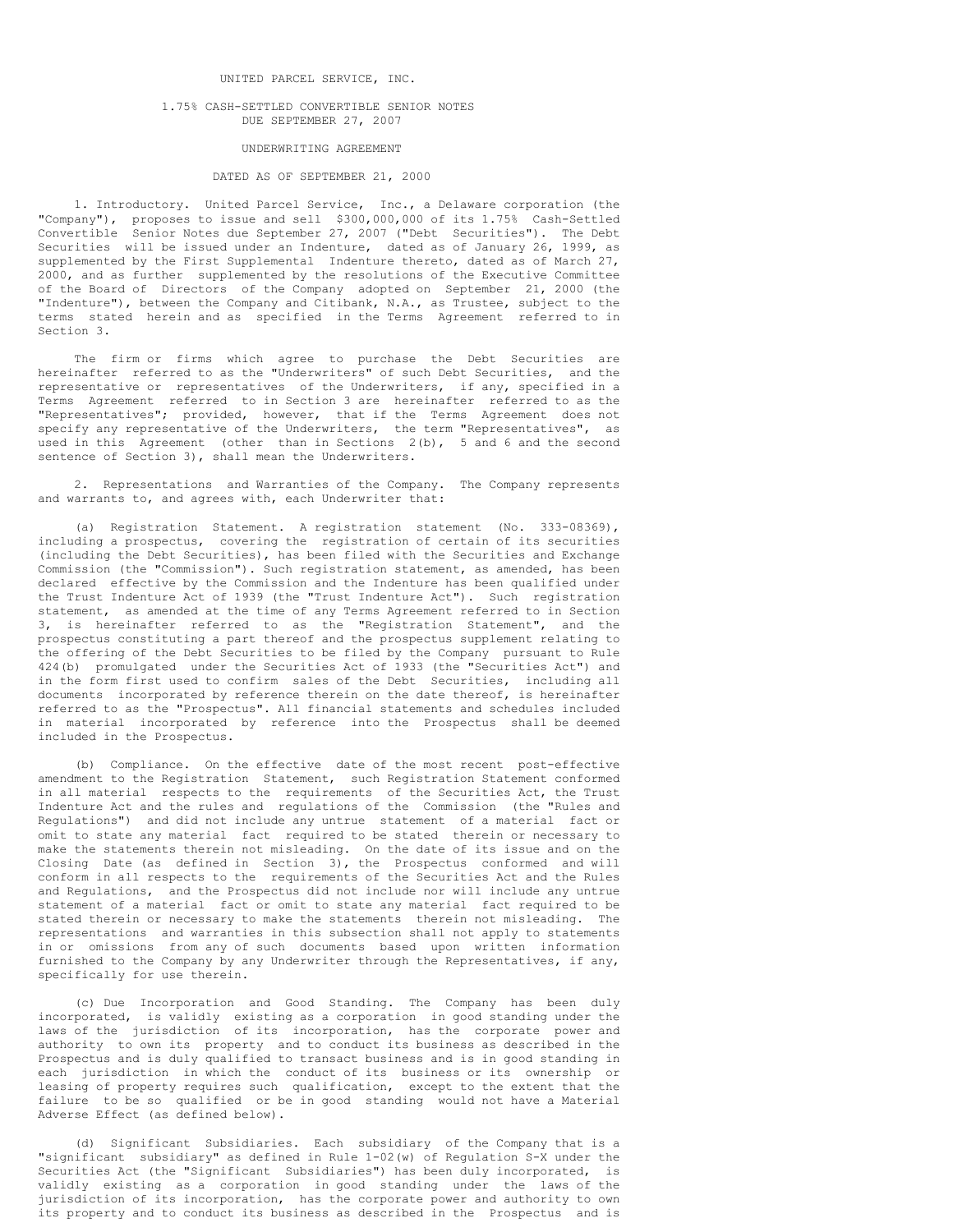duly qualified to transact business and is in good standing in each jurisdiction in which the conduct of its business or its ownership or leasing of property requires such qualification, except to the extent that the failure to be so qualified or be in good standing would not have a Material Adverse Effect (as defined below); all of the issued shares of capital stock of each Significant Subsidiary have been duly and validly authorized and issued, are fully paid and non-assessable and are owned directly or indirectly by the Company, free and clear of all liens, encumbrances, equitable claims or other adverse claims ("Adverse Claims").

(e) Authorization of Underwriting Agreement and Terms Agreement. This Underwriting Agreement has been, and the applicable Terms Agreement as of the date thereof will have been, duly authorized, executed and delivered by the Company.

(f) Authorization of Debt Securities. The Debt Securities have been duly authorized by the Company for issuance and sale pursuant to this Underwriting Agreement and the Terms Agreement. The Debt Securities, when issued and authenticated in the manner provided for in the Indenture and delivered against payment of the consideration therefor specified in the Terms Agreement, will constitute valid and binding obligations of the Company, enforceable against the Company in accordance with their terms, except as the enforcement thereof may be limited by bankruptcy, insolvency (including, without limitation, all laws relating to fraudulent transfers), reorganization, moratorium or other similar laws affecting the enforcement of creditors' rights generally or by general equitable principles (regardless of whether enforcement is considered in a proceeding in equity or at law).

(g) Authorization of Indenture. The Indenture has been duly authorized, executed and delivered by the Company and constitutes a valid and binding agreement of the Company, enforceable against the Company in accordance with its terms, except as the enforcement thereof may be limited by bankruptcy, insolvency (including, without limitation, all laws relating to fraudulent transfers), reorganization, moratorium or other similar laws affecting the enforcement of creditors' rights generally or by general equitable principles (regardless of whether enforcement is considered in a proceeding in equity or at law).

(h) Authorization of Swap Agreement. The Confirmation Letter Agreement to be entered into between Merrill Lynch International and the Company on the Closing Date, which supplements and forms a part of an ISDA Master Agreement, dated as of the Closing Date (collectively, the "Swap Agreement"), will have been duly authorized, executed and delivered by the Company on the Closing Date and will constitute the valid and legally binding obligation of the Company, enforceable in accordance with its terms, except as the enforcement thereof may be limited by bankruptcy, insolvency (including, without limitation, all laws relating to fraudulent transfers), reorganization, moratorium or other similar laws affecting the enforcement of creditors' rights generally or by general equitable principles (regardless of whether enforcement is considered in a proceeding in equity or at law).

(i) Absence of Defaults and Conflicts. The Company is not in violation of its charter or bylaws or in default in the performance of any obligation, agreement, covenant or condition contained in any contract, indenture, mortgage, deed of trust, loan or credit agreement, note, lease or other agreement or instrument to which the Company is subject (collectively, "Agreements and Instruments"), except for such defaults that would not result in a Material Adverse Effect (as defined below). The (A) execution, delivery and performance of this Underwriting Agreement, the Indenture, the Swap Agreement, the Terms Agreement and any other agreement or instrument entered into or issued or to be entered into or issued by the Company in connection with the transactions contemplated hereby or thereby or in the Registration Statement, the Prospectus and the Swap Agreement, and (B) consummation of the transactions contemplated therein (including the issuance and sale of the Debt Securities) and compliance by the Company with its obligations hereunder and thereunder, have been duly authorized by all necessary corporate action and do not and will not, whether with or without the giving of notice or passage of time or both, conflict with or constitute a breach of, or default or Repayment Event (as defined below) under, or result in the creation or imposition of any lien, charge or encumbrance upon any assets, properties or operations of the Company pursuant to any Agreements and Instruments, nor will such action result in any violation of the provisions of the charter or bylaws of the Company or any applicable law, statute, rule, regulation, judgment, order, writ or decree of any government, government instrumentality or court (domestic or foreign), having jurisdiction over the Company or any of its assets, properties or operations, except for such conflicts, breaches or defaults that would not result in a Material Adverse Effect. As used herein, a "Repayment Event" means any event or condition that gives the holder of any note, debenture or other evidence of indebtedness (or any person acting on such holder's behalf) the right to require the repurchase, redemption or repayment of all or a portion of such indebtedness by the Company.

(j) No Consents. No consent, approval, authorization or order of, or qualification with, any governmental body or agency is required for the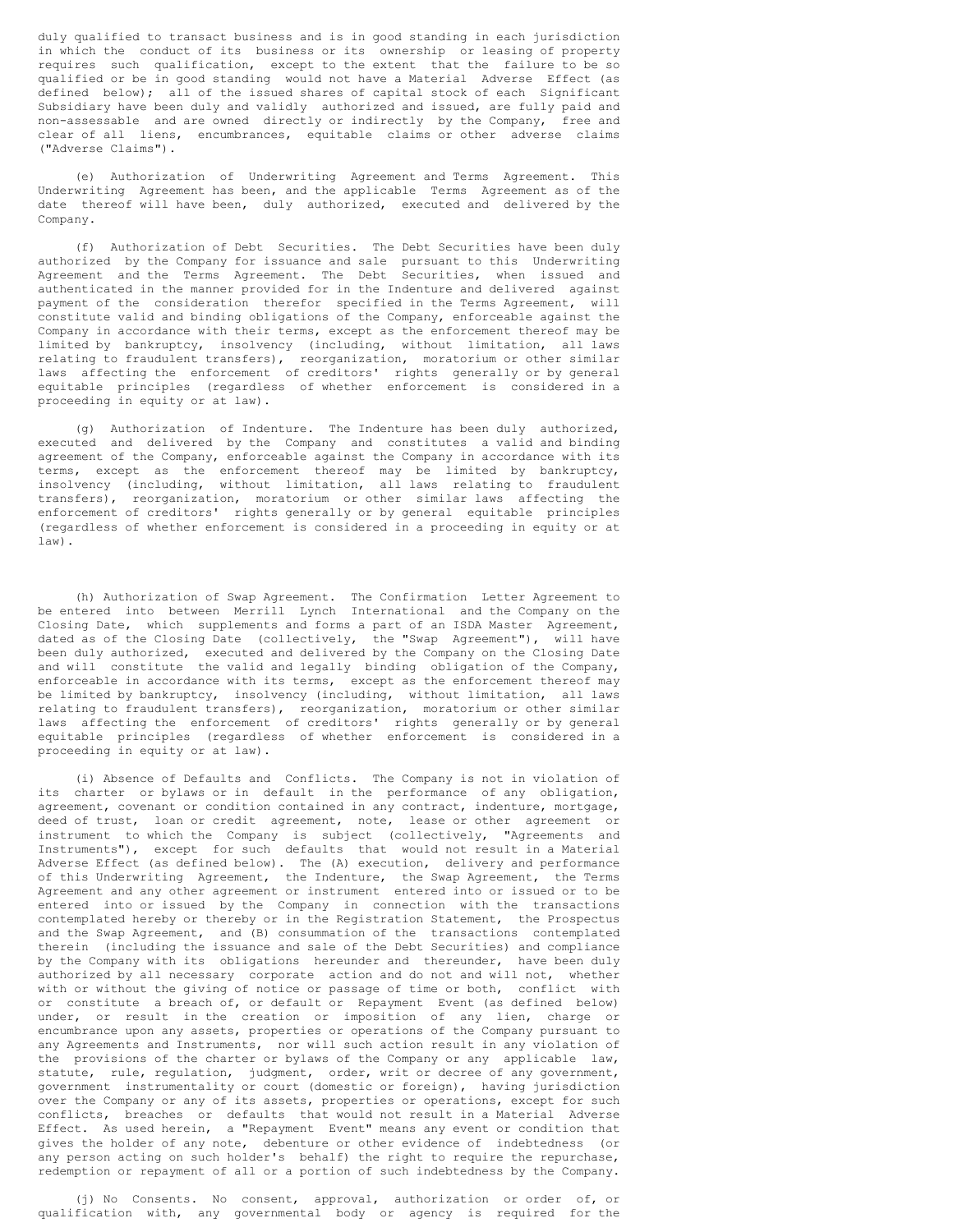performance by the Company of its obligations under this Agreement, the Indenture, the Swap Agreement and the Terms Agreement, except such as have been obtained under the federal securities laws or as may be required by the securities or Blue Sky laws of the various states or any applicable law, rule or regulation of any foreign jurisdiction in connection with the offer and sale of the Debt Securities.

(k) Financial Statements. The financial statements of the Company included or incorporated by reference in the Registration Statement and the Prospectus, together with the related schedules and notes thereto (the "Financial Statements"), present fairly in all material respects the financial position of the Company and its consolidated subsidiaries as of and for the periods specified therein. Such Financial Statements have been prepared in conformity with generally accepted accounting principles ("GAAP") applied on a consistent basis throughout the periods involved.

(l) No Material Adverse Change. Since the respective dates as of which information is given in the Registration Statement and Prospectus, except as otherwise stated therein, (A) there has been no material adverse change in the condition, financial or otherwise, or in the earnings, business or operations of the Company and its subsidiaries considered as one enterprise (a "Material Adverse Effect"), (B) there have been no transactions entered into by the Company, other than those arising in the ordinary course of business, which are material with respect to the Company and its subsidiaries considered as one enterprise, and (C) except for regular dividends on the Company's common stock or preferred stock, in amounts per share that are consistent with past practice and its charter and bylaw documents (as amended), there has been no dividend or distribution of any kind declared, paid or made by the Company on any class of its capital stock.

(m) Legal Proceedings; Required Disclosure. There are no legal or governmental proceedings pending or threatened to which the Company or any Significant Subsidiary is a party or to which any of the properties of the Company or any Significant Subsidiary is subject that are required to be described in the Registration Statement or the Prospectus and are not so described or any statutes, regulations, contracts or other documents that are required to be described in the Registration Statement or the Prospectus or to be filed as exhibits to the Registration Statement that are not described or filed as required.

(n) Investment Company. The Company is not, and, after giving effect to the offering and sale of the Debt Securities and the application of the proceeds thereof as described in the Prospectus, the Company will not be required to register as an "investment company" as such term is defined in the Investment Company Act of 1940, as amended.

(o) Title to Property. The Company and the Significant Subsidiaries have good and marketable title to all real property and good and marketable title to all personal property owned by them which is material to the business of the Company, in each case free and clear of all liens, encumbrances and defects except such as are described in the Prospectus or such as do not materially affect the value of such property and do not interefere with the use made or proposed to be made by the Company or any Significant Subsidiary of such property; and any real property and buildings held under lease by the Company and the Significant Subsidiaries are held by them under valid, subsisting and enforceable leases with such exceptions as are not material and do not interfere with the use made or proposed to be made of such property and buildings by the Company or any Significant Subsidiary, in each case except as described in or contemplated by the Prospectus.

(p) Labor Disputes. Except as set forth in the Prospectus, no material labor dispute with the employees of the Company or any of the Significant Subsidiaries exists or, to the knowledge of the Company, is imminent.

(q) Permits. The Company and the Significant Subsidiaries possess all certificates, authorizations and permits issued by the appropriate federal, state or foreign regulatory authorities necessary to conduct their businesses in all material respects as described in the Prospectus, and neither the Company nor any Significant Subsidiary has received any notice of proceedings relating to the revocation or modification of any such certificate, authorization or permit which, singly or in the aggregate, if the subject of an unfavorable decision, ruling or finding, would result in a Material Adverse Effect, except as described in or contemplated by the Prospectus.

3. Purchase and Offering of Securities. The obligation of the Underwriters to purchase the Debt Securities will be evidenced by an exchange of telegraphic or other written communications (the "Terms Agreement") at the time the Company determines to sell the Debt Securities. The Terms Agreement will incorporate by reference the provisions of this Agreement, except as otherwise provided therein, and will specify the firm or firms which will be Underwriters, the names of any Representatives, the principal amount of Debt Securities to be purchased by each Underwriter, the purchase price to be paid by the Underwriters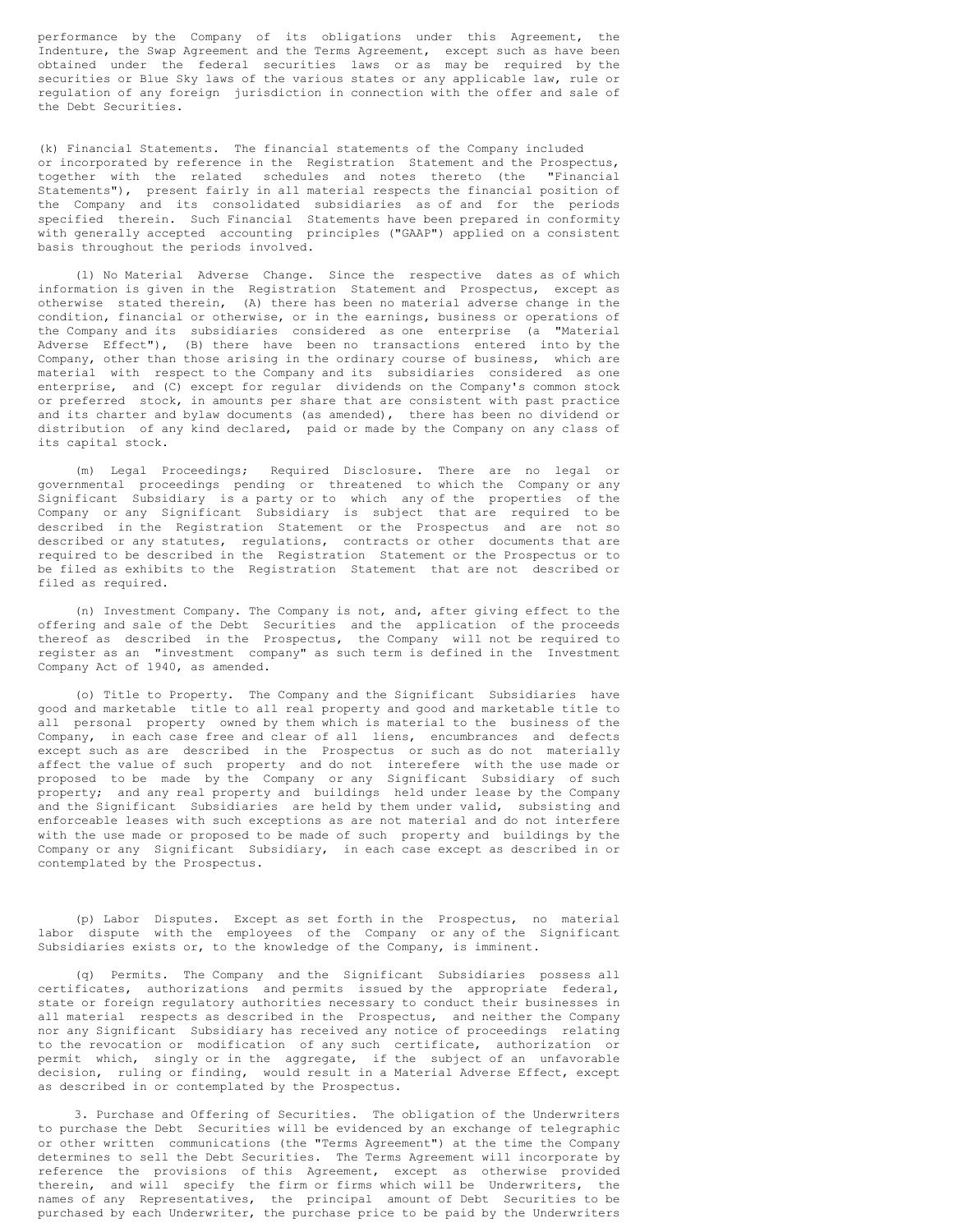and the terms of the Debt Securities not already specified in the Indenture, including, but not limited to, interest rate, maturity, any redemption provisions and any sinking fund requirements, and whether any of the Debt Securities may be sold to institutional investors pursuant to Delayed Delivery Contracts (as defined below). The Terms Agreement will also specify the time and date of delivery and payment (such time and date, or such other time and date as the Representatives and the Company agree as the time for payment and delivery, being herein and in the Terms Agreement referred to as the "Closing Date"), the place of delivery and payment and any details of the terms of offering that are reflected in the prospectus supplement relating to the offering of the Debt Securities. The obligations of the Underwriters to purchase the Debt Securities will be several and not joint. It is understood that the Underwriters propose to offer the Debt Securities for sale as set forth in the Prospectus. The Debt Securities delivered to the Underwriters on the Closing Date will be in fully registered or bearer form in such denominations and numbers and registered in such names as the Underwriters may request.

If the Terms Agreement provides for sales of Debt Securities pursuant to delayed delivery contracts, the Company authorizes the Underwriters to solicit offers to purchase Debt Securities pursuant to delayed delivery contracts substantially in the form of Annex I attached hereto ("Delayed Delivery Contracts") with such changes therein as the Company may authorize or approve. Delayed Delivery Contracts are to be with institutional investors, including commercial and savings banks, insurance companies, pension funds, investment companies and educational and charitable institutions. On the Closing Date the Company will pay, as compensation, to the Representatives for the accounts of the Underwriters, the fee set forth in such Terms Agreement in respect of the principal amount of Debt Securities to be sold pursuant to Delayed Delivery Contracts ("Contract Securities"). The Underwriters will not have any responsibility in respect of the validity or the performance of Delayed Delivery Contracts. If the Company executes and delivers Delayed Delivery Contracts, the Contract Securities will be deducted from the Debt Securities to be purchased by the several Underwriters and the aggregate principal amount of Debt Securities to be purchased by each Underwriter will be reduced pro rata in proportion to the principal amount of Debt Securities set forth opposite each Underwriter's name in such Terms Agreement, except to the extent that the Representatives determine that such reduction shall be otherwise than pro rata and so advise the Company. The Company will advise the Representatives not later than the business day prior to the Closing Date of the Debt Securities that are the Contract Securities.

4. Certain Agreements of the Company. The Company agrees with the several Underwriters that it will furnish to the Representatives one signed copy of the Registration Statement, including all exhibits, in the form it became effective and of all amendments thereto and that in connection with the offering of the Debt Securities:

(a) The Company will advise the Representatives promptly of any proposal to amend or supplement the Registration Statement or the Prospectus (whether pursuant to the Securities Act or the Exchange Act) and will afford the Representatives a reasonable opportunity to comment on any such proposed amendment or supplement during the offering period; and the Company will also advise the Representatives promptly of the filing of any such amendment or supplement and of the institution by the Commission of any stop order proceedings in respect of the Registration Statement or of any part thereof and will use its best efforts to prevent the issuance of any such stop order and to obtain as soon as possible its lifting, if issued.

(b) If, at any time when a prospectus relating to the Debt Securities is required to be delivered under the Securities Act, any event occurs as a result of which the Prospectus as then amended or supplemented would include an untrue statement of a material fact or omit to state any material fact necessary to make the statements therein, in the light of the circumstances under which they were made, not misleading, or if it is necessary at any time to amend the Prospectus to comply with the Securities Act, the Company promptly will prepare and file with the Commission an amendment or supplement which will correct such statement or omission or an amendment which will effect such compliance, and will afford the Representatives a reasonable opportunity to comment on any such proposed amendment or supplement during the offering period.

(c) As soon as practicable, but not later than 18 months, after the date of each Terms Agreement, the Company will make generally available to its security holders an earnings statement covering a period of at least 12 months beginning after the later of (i) the most recent effective date of the Registration Statement, (ii) the effective date of the most recent post-effective amendment to the Registration Statement to become effective prior to the date of such Terms Agreement and (iii) the date of the Company's most recent Annual Report on Form 10-K filed with the Commission prior to the date of such Terms Agreement, which will satisfy the provisions of Section 11(a) of the Securities Act (including, at the option of the Company, Rule 158 of the Rules and Regulations under the Securities Act).

(d) The Company will furnish to the Representatives copies of the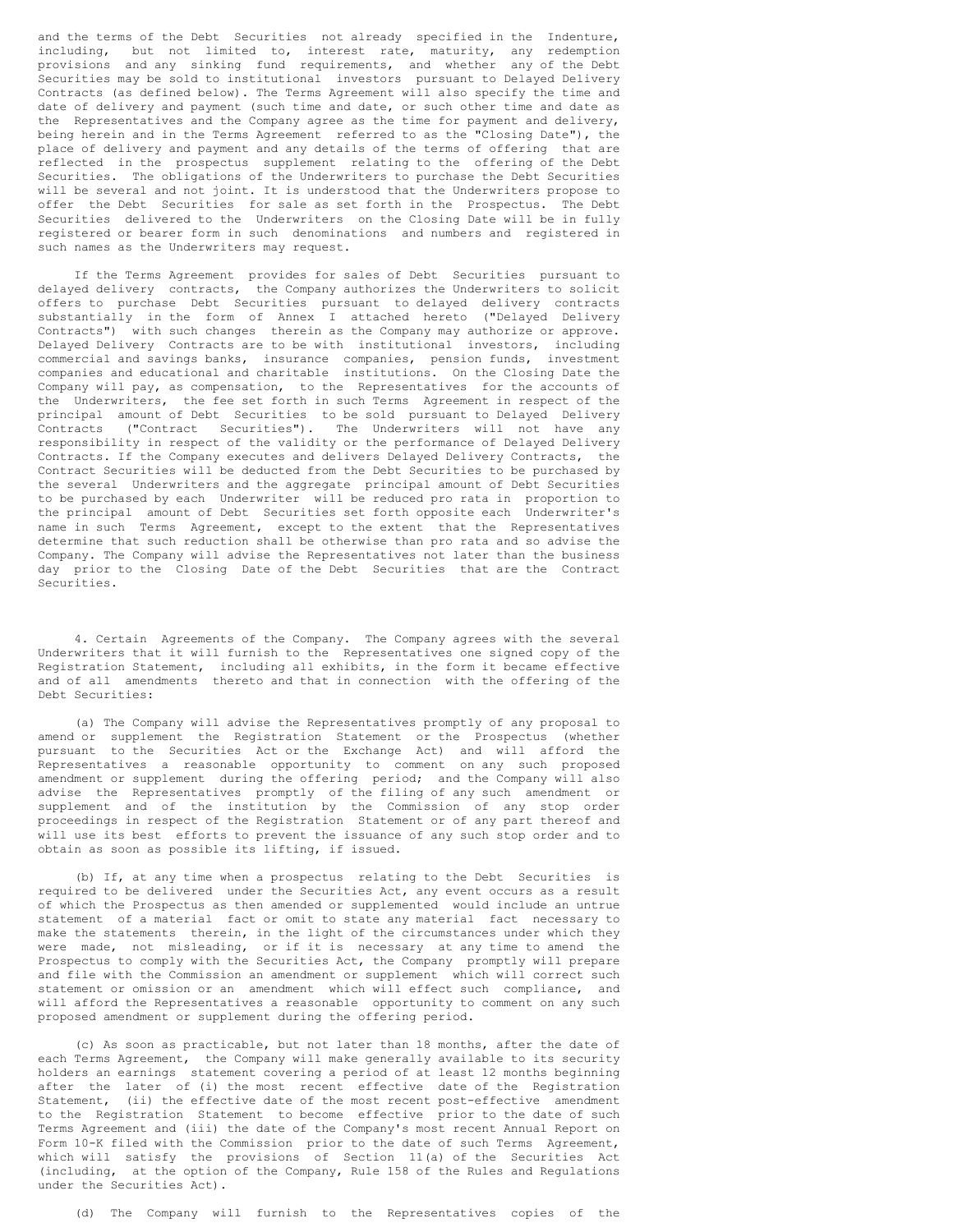Registration Statement, including all exhibits, any related preliminary prospectus, any related preliminary prospectus supplement and all amendments and supplements to such documents, in each case as soon as available, and copies of the Prospectus and all amendments and supplements to the Prospectus not later than 10:00 A.M., New York City time, on the day following the date thereof or as soon thereafter as practicable. The Company will furnish each of such documents in such quantities as are reasonably requested.

(e) The Company will arrange for the qualification of the Debt Securities for sale and the determination of their eligibility for investment under the laws of such jurisdictions within the United States as the Representatives designate and will continue such qualifications in effect so long as required for the distribution; provided that the Company will not be required to qualify to do business in any jurisdiction where it is not now qualified or to take any action which would subject it to general or unlimited service of process in any jurisdiction where it is not now subject.

(f) During the period of five years after the date of any Terms Agreement, the Company will furnish to the Representatives (i) as soon as available, a copy of each Annual Report on Form 10-K, Quarterly Report on Form 10-Q, Current Report on Form 8-K of the Company filed with the Commission under the Securities Exchange Act of 1934 (the "Exchange Act") or mailed to stockholders, and (ii) from time to time, such other information concerning the Company as the Representatives may reasonably request.

(g) The Company will pay all expenses incident to the performance of its obligations under this Agreement and will reimburse the Underwriters for any expenses (including fees and disbursements of counsel) incurred by them in connection with qualification of the Debt Securities for sale and determination of their eligibility for investment under the laws of such jurisdictions as the Representatives may designate and the printing of memoranda relating thereto, for any fees charged by investment rating agencies for the rating of the Debt Securities, for the filing fee of the National Association of Securities Dealers, Inc. relating to the Debt Securities and for expenses incurred in distributing the Prospectus, any preliminary prospectuses and any preliminary prospectus supplements to Underwriters.

(h) For a period beginning at the time of execution of the Terms Agreement and ending on the later of (a) the Closing Date and (b) the date on which the Underwriters notify the Company that they have completed their distribution of the Debt Securities, without the prior consent of the Representatives, the Company will not offer or contract to sell or, except pursuant to a commitment entered into prior to the date of the Terms Agreement, sell or otherwise dispose of any substantially similar security.

5. Conditions of the Obligations of the Underwriters. The obligations of the several Underwriters to purchase and pay for the Debt Securities will be subject to the accuracy of the representations and warranties on the part of the Company herein as of the date hereof, as of the date of the Terms Agreement and as of the Closing Date, to the accuracy of the statements of Company officers made pursuant to the provisions hereof, to the performance by the Company of its obligations hereunder and to the following additional conditions precedent:

(a) The Underwriters shall have received, on each of the date hereof and the Closing Date, a letter dated the date hereof or the Closing Date, as the case may be, in form and substance satisfactory to the Underwriters, from Deloitte & Touche LLP, independent public accountants, containing statements and information of the type ordinarily included in accountants' "comfort letters" to underwriters with respect to the financial statements and certain financial information contained in the Registration Statement and the Prospectus; provided that the letter delivered on the Closing Date shall use a "cut-off date" not earlier than the date hereof.

(b) No stop order suspending the effectiveness of the Registration Statement or of any part thereof shall have been issued and no proceedings for that purpose shall have been instituted or, to the knowledge of the Company or any Underwriter, shall be contemplated by the Commission.

(c) Subsequent to the execution of the Terms Agreement, there shall not have occurred (i) any change in the long-term debt of the Company or any change, or any development involving a prospective change, in the financial condition or in the earnings, business or operations of the Company, otherwise than as set forth or contemplated in the Prospectus, the effect of which is, in the judgment of the Representatives so material and adverse as to make it impracticable or inadvisable to proceed with the public offering or the delivery of the Debt Securities on the terms and in the manner contemplated in the Prospectus; (ii) any downgrading in the rating of the Company's debt securities by any "nationally recognized statistical rating organization" (as defined for purposes of Rule 436(g) under the Securities Act), and no such organization shall have publicly announced that it has under surveillance or review, with possible negative implications, its rating of such debt securities; (iii) any banking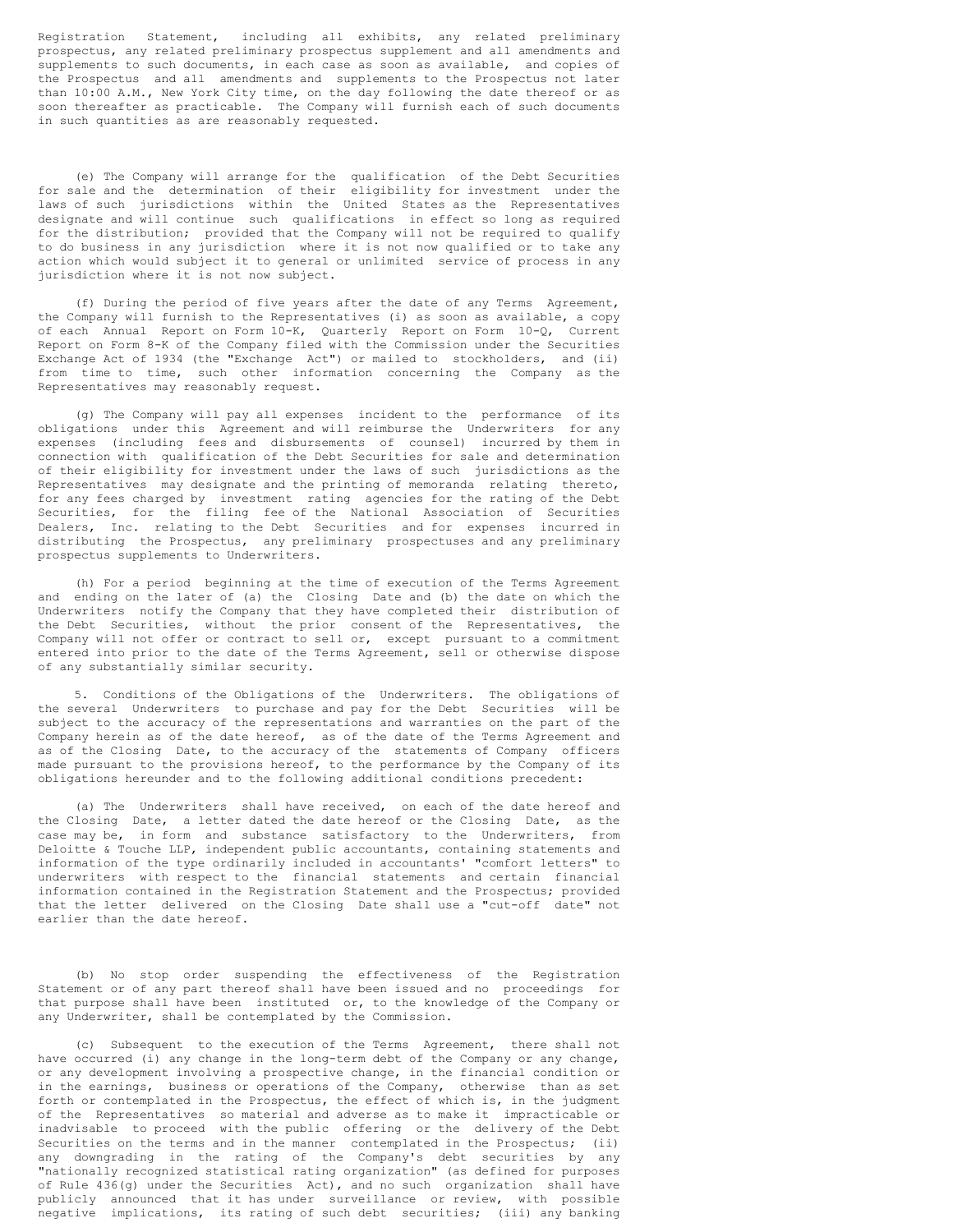moratorium declared by Federal or New York authorities, or the authorities of any country in whose currency any Debt Securities are denominated under the applicable Terms Agreement; (iv) any outbreak or escalation of hostilities in which the United States or any country in whose currency any Debt Securities are denominated under the applicable Terms Agreement is involved, any declaration of war by Congress, any material adverse change in financial markets or any other substantial national or international calamity or emergency if, in the judgment of the Representatives, the effect of any such outbreak, escalation, material adverse change, declaration, calamity or emergency makes it impractical or inadvisable to proceed with completion of the sale of and payment for the Debt Securities; or (v) any action by any governmental authority or any change, or any development involving a prospective change, involving currency exchange rates or exchange controls, which makes it impracticable or inadvisable in the reasonable judgment of the Representatives to proceed with the public offering or delivery of the Purchased Securities on the terms and in the manner contemplated in the Prospectus.

(d) The Representatives shall have received an opinion, dated the Closing Date, of King & Spalding, special counsel for the Company, to the effect that:

- (i) the Company is a corporation validly existing and in good standing under the laws of the State of Delaware, with corporate power and authority under such laws to own its properties and conduct its business as described in the Prospectus;
- (ii) the Indenture has been duly authorized, executed and delivered by the Company; the Indenture constitutes a legal, valid and binding instrument of the Company, enforceable against the Company in accordance with its terms, subject, as to enforcement of remedies, to bankruptcy, insolvency, reorganization, moratorium or similar laws affecting creditors' rights generally, general equitable principles and the discretion of courts in granting equitable remedies. The Indenture has been duly qualified under the Trust Indenture Act.
- (iii)the Debt Securities have been duly authorized and, when executed, authenticated, issued and delivered in the manner provided for in the Indenture against payment therefor as provided in this Agreement and the applicable Terms Agreement, will constitute legal, valid and binding obligations of the Company, enforceable against the Company in accordance with their terms, subject, as to enforcement of remedies, to bankruptcy, insolvency, reorganization, moratorium or similar laws affecting creditors' rights generally, general equitable principles and the discretion of courts in granting equitable remedies; and the Debt Securities will be entitled to the benefits of the Indenture. The Contract Securities, if any, when executed, authenticated, issued and delivered pursuant to the Indenture and the Delayed Delivery Contracts, if any, will constitute legal, valid and binding obligations of the Company, subject, as to enforcement of remedies, to bankruptcy, insolvency, reorganization, moratorium or similar laws affecting creditors' rights generally, general equitable principles and the discretion of courts in granting equitable remedies, and will be entitled to the benefits of the Indenture; and the Debt Securities and the Indenture conform in all material respects to the descriptions thereof in the Prospectus.
- (iv) no consent, approval, authorization or order of, or filing with, any governmental agency or body or any court is required for the issuance, sale and delivery of the Debt Securities by the Company or for the consummation by the Company of the transactions contemplated by the Terms Agreement (including the provisions of this Agreement), except such as have been obtained and made under the Securities Act and the Trust Indenture Act and such as may be required under state securities laws;
- (v) this Agreement and the applicable Terms Agreement and any Delayed Delivery Contracts have been duly authorized, executed and delivered by the Company;
- (vi) the Swap Agreement has been duly authorized, executed and delivered by the Company and constitutes a legal, valid and binding obligation of the Company, enforceable against the Company in accordance with its terms, subject, as to enforcement of remedies, to bankruptcy, insolvency, reorganization, moratorium or similar laws affecting creditors' rights generally, general equitable principles and the discretion of courts in granting equitable remedies (this needs to be delivered to Merrill Lynch International, the swap counterparty);
- (vii)such counsel will confirm its opinion as to the United States tax matters set forth in the Prospectus; and
- (viii) such counsel shall state that the Registration Statement has become effective under the Securities Act, and, to the knowledge of such counsel, no stop order suspending the effectiveness of the Registration Statement or of any part thereof has been issued and no proceedings for that purpose have been instituted or are pending or contemplated under the Securities Act, and the Registration Statement, as of its effective date, and the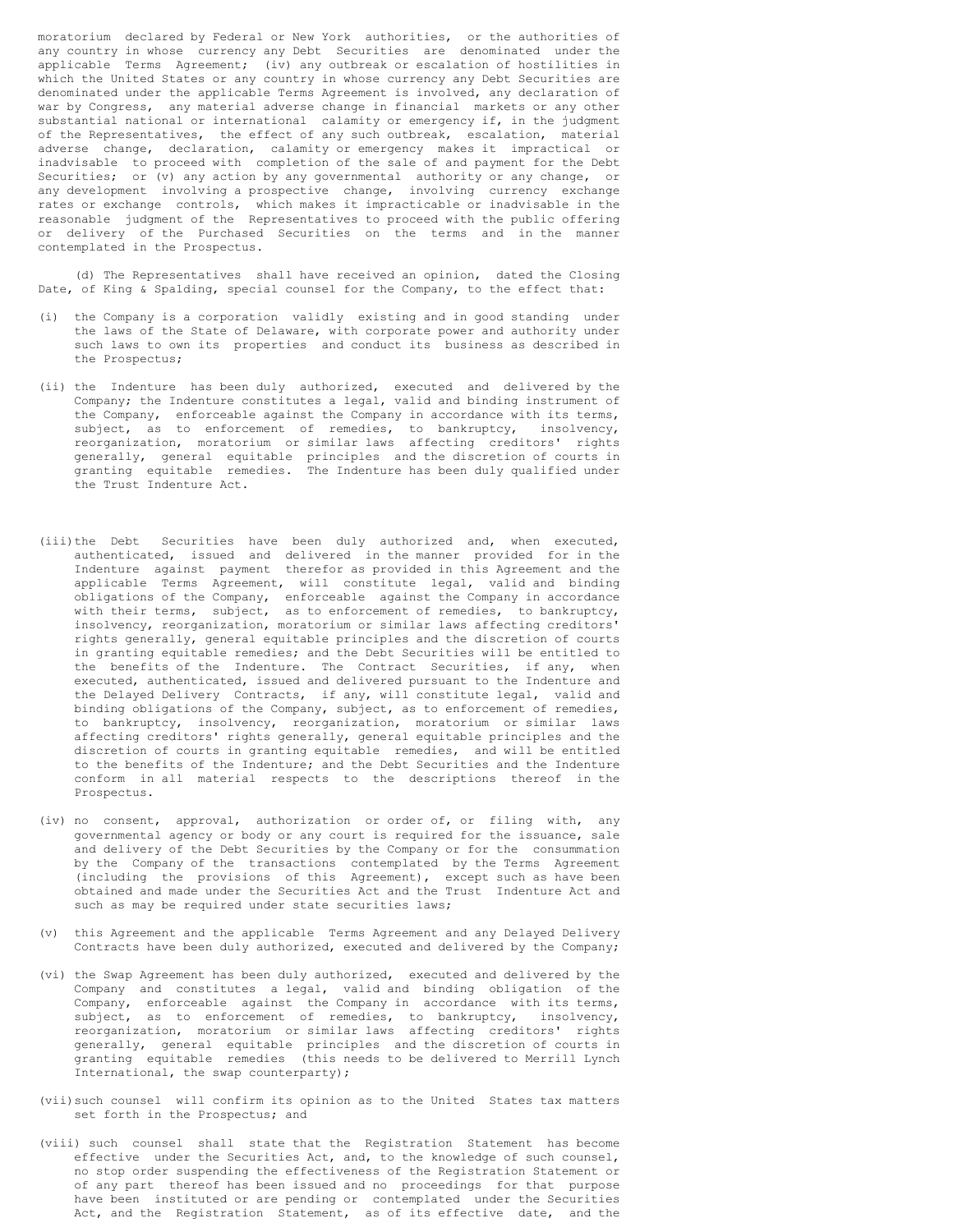Prospectus, as amended or supplemented as of its issue date and the Closing Date, complied as to form in all material respects with the requirements of the Securities Act, the Trust Indenture Act and the Rules and Regulations (in each case other than the financial statements and notes thereto, the financial statement schedules and the other financial and statistical data included or incorporated by reference therein);

In addition, such counsel shall state that, although such counsel does not assume any responsibility for the accuracy, completeness or fairness of the statements contained in the Registration Statement or the Prospectus as amended or supplemented, it has no reason to believe that (a) the Registration Statement (other than the financial statements and notes thereto, the financial statement schedules and the other financial and statistical data included or incorporated by reference therein), as of its effective date, contained an untrue statement of a material fact or omitted to state any material fact required to be stated therein or necessary to make the statements therein not misleading or (b) the Prospectus (other than the financial statements and notes thereto, the financial statement schedules and the other financial and statistical data included or incorporated by reference therein), as amended or supplemented, as of its issue date and as of the Closing Date, contained or contains any untrue statement of a material fact or omits to state any material fact necessary in order to make the statements therein, in the light of the circumstances under which they were made, not misleading;

(e) The Representatives shall have received an opinion, dated the Closing Date, of Allen Hill, Vice President, Legal Department Manager for the Company, to the effect that:

- (i) the Company is duly qualified to do business as a foreign corporation in good standing in each jurisdiction in which it owns or leases substantial properties or in which the conduct of its business requires such qualification and in which the failure to so qualify would have a Material Adverse Effect;
- (ii) each Significant Subsidiary has been duly incorporated, is validly existing as a corporation in good standing under the laws of the jurisdiction of its incorporation, has the corporate power and authority to own its property and to conduct its business as described in the Prospectus and is duly qualified to transact business and is in good standing in each jurisdiction in which the conduct of its business or its ownership or leasing of property requires such qualification, except to the extent that the failure to be so qualified or be in good standing would not have a Material Adverse Effect; and
- (iii)the execution, delivery and performance of the Indenture, the Terms Agreement (including the provisions of this Agreement), and any Delayed Delivery Contracts and the issuance and sale of the Debt Securities by the Company and the consummation of the transactions contemplated herein and therein by the Company (a) do not and will not result in any violation of the certificate of incorporation or bylaws of the Company, (b) to the best of such counsel's knowledge, do not and will not result in a breach or violation of any of the terms and provisions of, or constitute a default under, any agreement or other instrument binding upon the Company or any Significant Subsidiary that is material to the Company and its subsidiaries taken as a whole, and (c) do not and will not result in a violation of any existing material law, rule or regulation applicable to the Company or any material judgment, order, writ, injunction or decree known to such counsel of any governmental authority or court having jurisdiction over the Company, and the Company has full power and authority to authorize, issue and sell the Debt Securities as contemplated by the Terms Agreement (including the provisions of this Agreement); and
- (iv) the descriptions in the Registration Statement and Prospectus of statutes, legal and governmental proceedings and contracts (or portions thereof) and other documents fairly summarize in all material respects such statutes, legal and governmental proceedings and contracts (or portions thereof) and fairly present the information required to be shown; such counsel does not know of any legal or governmental proceedings pending or threatened to which the Company or any Significant Subsidiary is a party, or to which any of the properties of the Company or any Significant Subsidiary is subject, that are required to be described in the Registration Statement or the Prospectus and are not so described or of any statutes, regulations or contracts that are required to be described in the Registration Statement or the Prospectus or to be filed as exhibits to the Registration Statement that are not described or filed as required.
- (f) The Representatives shall have received from Gibson, Dunn & Crutcher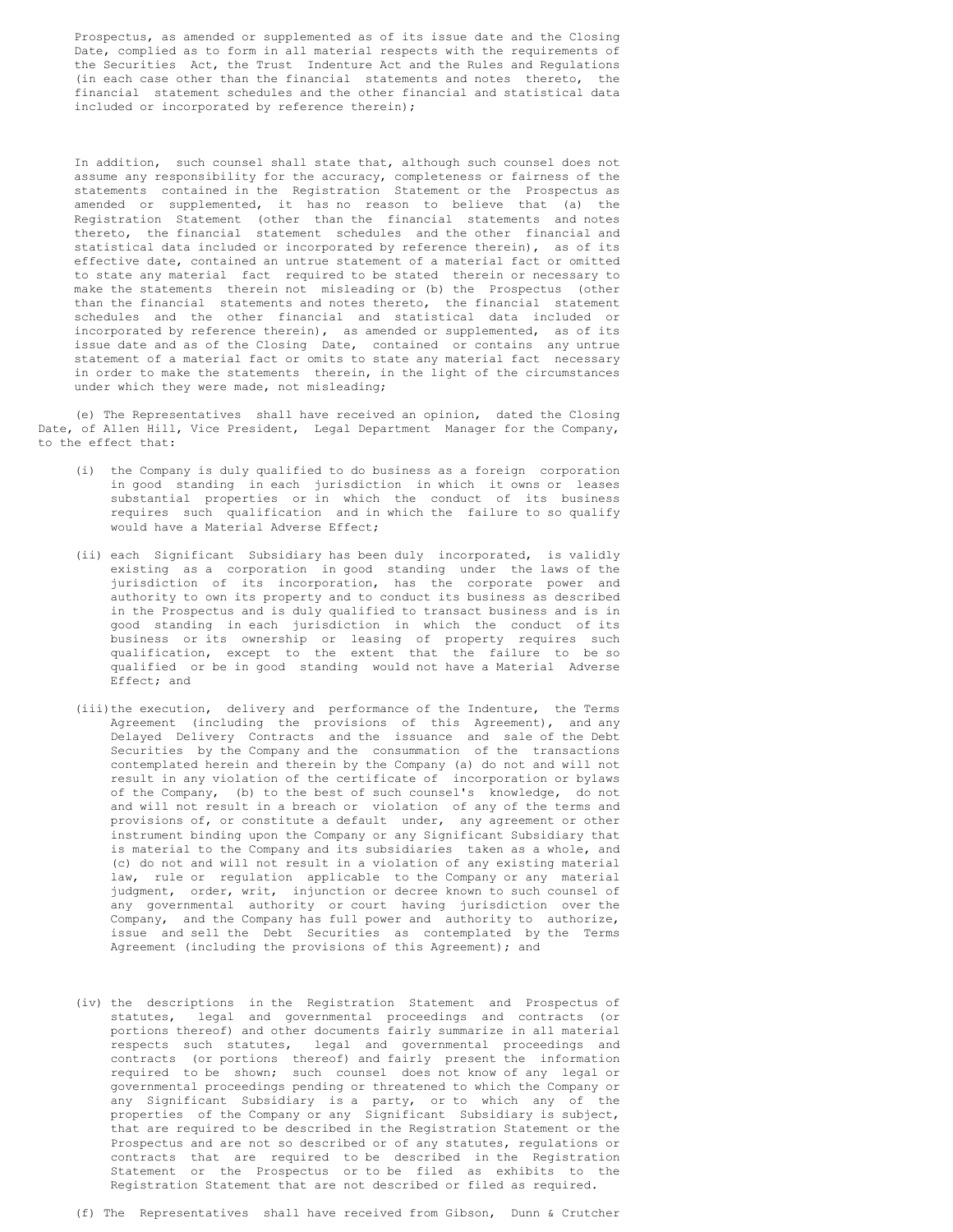LLP, counsel for the Underwriters, such opinion or opinions, dated the Closing Date, with respect to the incorporation of the Company, the validity of the Debt Securities, the Registration Statement, the Prospectus and other related matters as they may require, and the Company shall have furnished to such counsel such documents as they request for the purpose of enabling them to pass upon such matters.

(g) The Representatives shall have received a certificate, dated the Closing Date, of the President or any Vice President and a principal financial or accounting officer of the Company in which such officers shall state, in their capacity as officers of the Company, that the representations and warranties of the Company in this Agreement are true and correct with the same force and effect as though expressly made on the Closing Date, that the Company has complied with all agreements and satisfied all conditions on its part to be performed or satisfied hereunder at or prior to the Closing Date, that no stop order suspending the effectiveness of the Registration Statement or of any part thereof has been issued and no proceedings for that purpose have been instituted or are contemplated by the Commission and that, subsequent to the date of the most recent financial statements in the Prospectus, there has been no material adverse change in earnings, business or operations of the Company and its subsidiaries except as set forth in or contemplated by the Prospectus or as described in such certificate.

The Company will furnish the Representatives with such conformed copies of such opinions, certificates, letters and documents as they reasonably request.

6. Indemnification and Contribution.

(a) The Company will indemnify and hold harmless each Underwriter against any losses, claims, damages or liabilities, joint or several, to which such Underwriter may become subject, under the Securities Act or otherwise, insofar as such losses, claims, damages or liabilities (or actions in respect thereof) arise out of or are based upon any untrue statement or alleged untrue statement of any material fact contained in the Registration Statement, the Prospectus, or any amendment or supplement thereto, or any related preliminary prospectus or preliminary prospectus supplement, or arise out of or are based upon the omission or alleged omission to state therein a material fact required to be stated therein or necessary to make the statements therein not misleading, and will reimburse each Underwriter for any legal or other expenses reasonably incurred by such Underwriter in connection with investigating or defending any such loss, claim, damage, liability or action as such expenses are incurred, provided, however, that the Company will not be liable in any such case to the extent that any such loss, claim, damage or liability arises out of or is based upon an untrue statement or alleged untrue statement in or omission or alleged omission from any of such documents in reliance upon and in conformity with written information furnished to the Company by any Underwriter through the Representatives, if any, specifically for use therein; and provided further, that as to any preliminary prospectus this indemnity agreement shall not inure to the benefit of any Underwriter or any person controlling that Underwriter on account of any loss, claim, damage or liability arising from the sale of Debt Securities to any person by that Underwriter if that Underwriter failed to send or give a copy of the Prospectus, as the same may be amended or supplemented, to that person within the time required by the Securities Act, and the untrue statement or alleged untrue statement of a material fact or omission or alleged omission to state a material fact in such preliminary prospectus was corrected in the Prospectus, unless such failure resulted from non-compliance by the Company with Section 4(d). For purposes of the second proviso to the immediately preceding sentence, the term Prospectus shall not be deemed to include the documents incorporated therein by reference, and no Underwriter shall be obligated to send or give any supplement or amendment to any document incorporated by reference in a preliminary prospectus or the Prospectus to any person other than a person to whom such Underwriter has delivered such incorporated documents in response to a written request therefor.

(b) Each Underwriter will indemnify and hold harmless the Company against any losses, claims, damages or liabilities to which the Company may become subject, under the Securities Act or otherwise, insofar as such losses, claims, damages or liabilities (or actions in respect thereof) arise out of or are based upon any untrue statement or alleged untrue statement of any material fact contained in the Registration Statement, the Prospectus, or any amendment or supplement thereto, or any related preliminary prospectus or preliminary prospectus supplement, or arise out of or are based upon the omission or the alleged omission to state therein a material fact required to be stated therein or necessary to make the statements therein not misleading, in each case to the extent, but only to the extent, that such untrue statement or alleged untrue statement or omission or alleged omission was made in reliance upon and in conformity with written information furnished to the Company by such Underwriter through the Representatives, if any, specifically for use therein, and will reimburse any legal or other expenses reasonably incurred by the Company in connection with investigating or defending any such loss, claim, damage, liability or action as such expenses are incurred.

(c) Promptly after receipt by an indemnified party under this Section of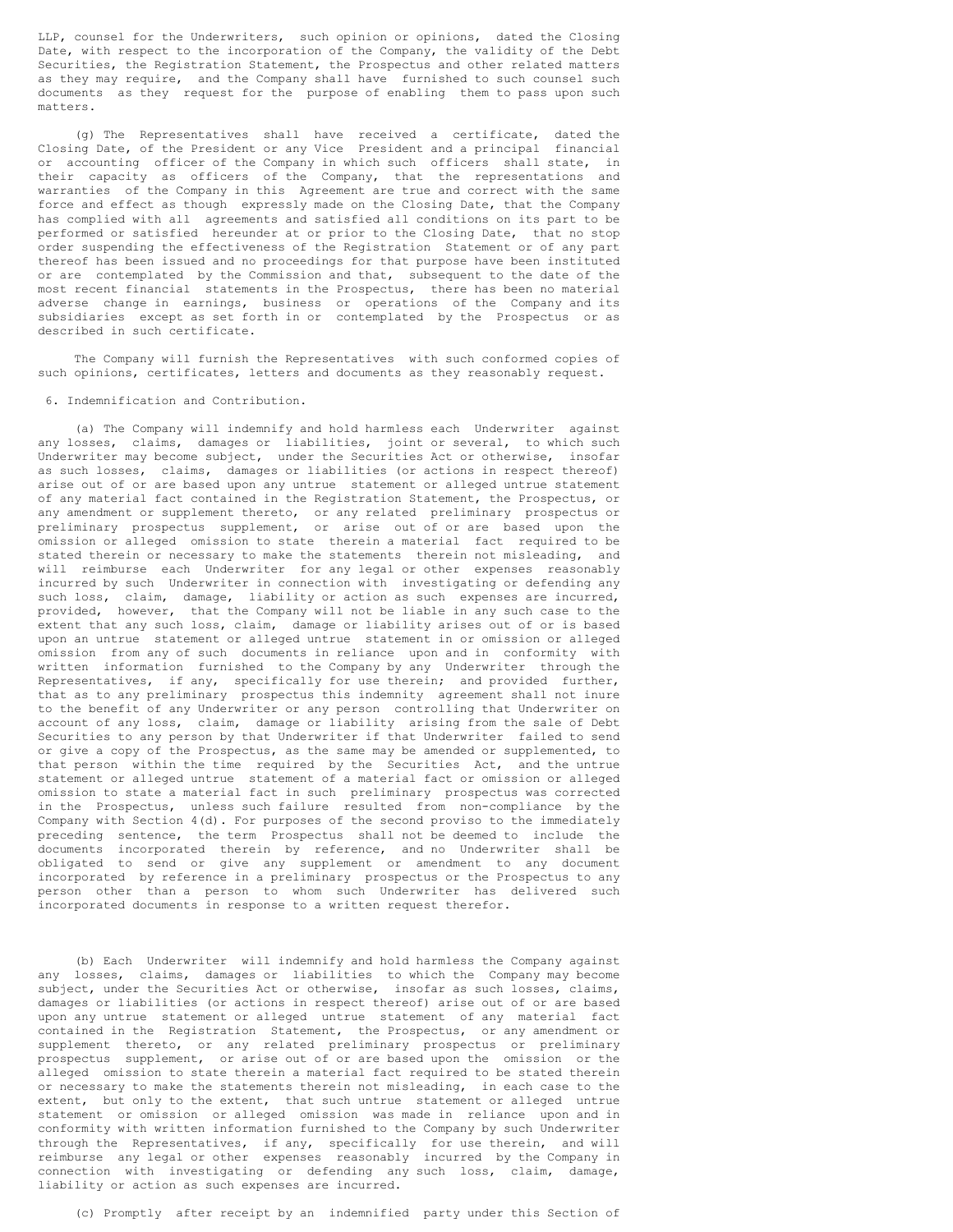notice of the commencement of any action, such indemnified party will, if a claim in respect thereof is to be made against the indemnifying party under subsection (a) or (b) above, notify the indemnifying party of the commencement thereof; but the omission so to notify the indemnifying party will not relieve it from any liability which it may have to any indemnified party otherwise than under subsection (a) or (b) above. In case any such action is brought against any indemnified party and it notifies the indemnifying party of the commencement thereof, the indemnifying party will be entitled to participate therein and, to the extent that it may wish, jointly with any other indemnifying party similarly notified, to assume the defense thereof, with counsel reasonably satisfactory to such indemnified party (who shall not, except with the consent of the indemnified party, be counsel to the indemnifying party), and after notice from the indemnifying party to such indemnified party of its election so to assume the defense thereof, the indemnifying party will not be liable to such indemnified party under this Section for any legal or other expenses subsequently incurred by such indemnified party in connection with the defense thereof other than reasonable costs of investigation. In any such proceeding, any indemnified party shall have the right to retain its own counsel, but the fees and expenses of such counsel shall be at the expense of such indemnified party unless (i) the indemnifying party and the indemnified party shall have mutually agreed to the retention of such counsel or (ii) the named parties to any such proceeding (including any impleaded parties) include both the indemnifying party and the indemnified party and representation of both parties by the same counsel would be inappropriate due to actual or potential conflicts of interests between them. It is understood that the indemnifying party shall not, in respect of the legal expenses of any indemnified party in connection with any proceeding or related proceedings in the same jurisdiction, be liable for the fees and expenses of more than one separate firm (in addition to any local counsel) for all such indemnified parties and that all such fees and expenses shall be reimbursed as they are incurred. The indemnified party shall not be liable for any settlement of any proceeding effected without its written consent, but if settled with such consent or if there be a final judgment for the plaintiff, the indemnifying party agrees to indemnify the indemnified party from and against any loss or liability by reason of such settlement or judgment. No indemnifying party shall, without the prior written consent of the indemnified party, effect any settlement of any pending or threatened proceeding in respect of which any indemnified party is or could have been a party and indemnity could have been sought hereunder by such indemnified party, unless such settlement includes an unconditional release of such indemnified party from all liability on claims that are the subject matter of such proceeding.

(d) If the indemnification provided for in this Section is unavailable or insufficient to hold harmless an indemnified party under subsection (a) or (b) above, then each indemnifying party shall contribute to the amount paid or payable by such indemnified party as a result of the losses, claims, damages or liabilities referred to in subsection (a) or (b) above (i) in such proportion as is appropriate to reflect the relative benefits received by the Company on the one hand and the Underwriters on the other from the offering of the Debt Securities or (ii) if the allocation provided by clause (i) above is not permitted by applicable law, in such proportion as is appropriate to reflect not only the relative benefits referred to in clause (i) above but also the relative fault of the Company on the one hand and the Underwriters on the other in connection with the statements or omissions which resulted in such losses, claims, damages or liabilities as well as any other relevant equitable considerations. The relative benefits received by the Company on the one hand and the Underwriters on the other shall be deemed to be in the same proportion as the total net proceeds from the offering (before deducting expenses) received by the Company bear to the total underwriting discounts and commissions received by the Underwriters. The relative fault shall be determined by reference to, among other things, whether the untrue or alleged untrue statement of a material fact or the omission or alleged omission to state a material fact relates to information supplied by the Company or the Underwriters and the parties' relative intent, knowledge, access to information and opportunity to correct or prevent such untrue statement or omission. The amount paid by an indemnified party as a result of the losses, claims, damages or liabilities referred to in the first sentence of this subsection (d) shall be deemed to include any legal or other expenses reasonably incurred by such indemnified party in connection with investigating or defending any action or claim which is the subject of this subsection (d). Notwithstanding the provisions of this subsection (d), no Underwriter shall be required to contribute any amount in excess of the amount by which the total price at which the Debt Securities underwritten by it and distributed to the public were offered to the public exceeds the amount of any damages which such Underwriter has otherwise been required to pay by reason of such untrue or alleged untrue statement or omission or alleged omission. No person guilty of fraudulent misrepresentation (within the meaning of Section 11(f) of the Securities Act) shall be entitled to contribution from any person who was not guilty of such fraudulent misrepresentation. The Underwriters' obligations in this subsection (d) to contribute are several in proportion to their respective underwriting obligations and not joint.

(e) The obligations of the Company under this Section shall be in addition to any liability which the Company may otherwise have and shall extend, upon the same terms and conditions, to each person, if any, who controls any Underwriter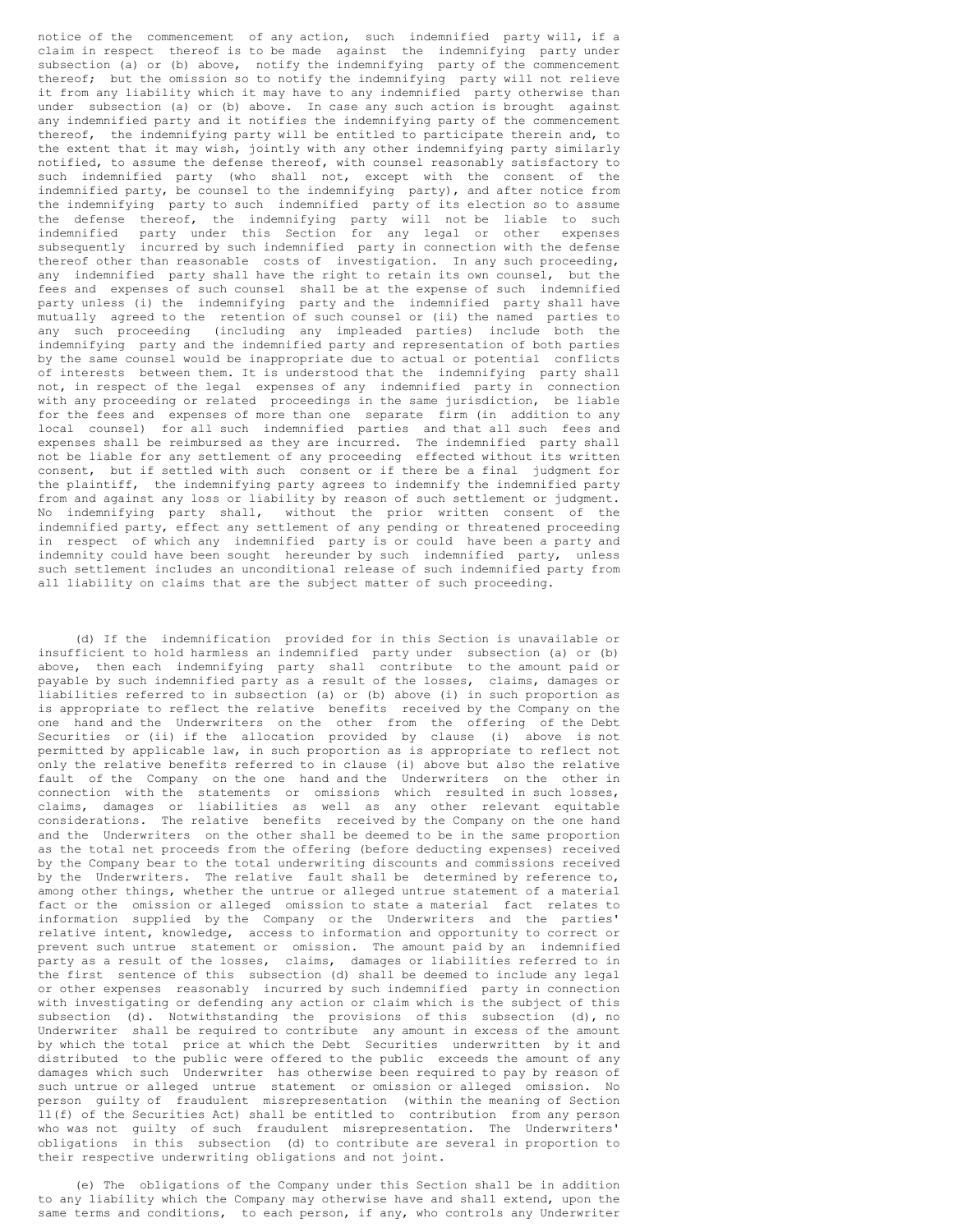within the meaning of the Securities Act; and the obligations of the Underwriters under this Section shall be in addition to any liability which the respective Underwriters may otherwise have and shall extend, upon the same terms and conditions, to each director of the Company, to each officer of the Company who has signed the Registration Statement and to each person, if any, who controls the Company within the meaning of the Securities Act.

7. Default of Underwriters. If any Underwriter or Underwriters default in their obligations to purchase Debt Securities under the Terms Agreement and the aggregate amount of the Debt Securities that such defaulting Underwriter or Underwriters agreed but failed to purchase does not exceed 10% of the aggregate amount of the Debt Securities, the Representatives may make arrangements satisfactory to the Company for the purchase of such Debt Securities by other persons, including any of the Underwriters, but if no such arrangements are made by the Closing Date, the non-defaulting Underwriters shall be obligated severally, in proportion to their respective commitments under this Agreement and the Terms Agreement, to purchase the Debt Securities that such defaulting Underwriters agreed but failed to purchase. If any Underwriter or Underwriters so default and the aggregate amount of the Debt Securities with respect to which such default or defaults occur exceeds 10% of the aggregate amount of the Debt Securities and arrangements satisfactory to the Representatives and the Company for the purchase of such Debt Securities by other persons are not made within 36 hours after such default, such Terms Agreement will terminate without liability on the part of any non-defaulting Underwriter or the Company, except as provided in Section 8. As used in this Agreement, the term "Underwriter" includes any person substituted for an Underwriter under this Section. As used in this Section only, the "aggregate amount" of Debt Securities shall mean the aggregate principal amount of any Debt Securities. Nothing herein will relieve a defaulting Underwriter from liability for its default. The respective commitments of the several Underwriters for the purposes of this Section shall be determined without regard to reduction in the respective Underwriters' obligations to purchase the amount of Debt Securities set forth opposite their names in the Terms Agreement as a result of Delayed Delivery Contracts entered into by the Company.

The foregoing obligations and agreements set forth in this Section will not apply if the Terms Agreement specifies that such obligations and agreements will not apply.

8. Survival of Certain Representations and Obligations. The indemnity and contribution provisions contained in Section 6 and the representations, warranties and other statements of the Company and of the Underwriters contained in this Agreement shall remain operative and in full force and effect regardless of (i) any termination of this Agreement, (ii) any investigation made by or on behalf of any Underwriter or any person controlling any Underwriter or by or on behalf of the Company, its officers or directors or any person controlling the Company and (iii) acceptance of and payment for any of the Debt Securities. If the obligations of the Underwriters with respect to any offering of Debt Securities are terminated pursuant to Section 7 or if for any reason the purchase of the Debt Securities by the Underwriters under a Terms Agreement is not consummated, the Company shall remain responsible for the expenses to be paid or reimbursed by it pursuant to Section 4 and the respective obligations of the Company and the Underwriters pursuant to Section 6 shall remain in effect. If for any reason the purchase of the Debt Securities by the Underwriters is not consummated other than because of the termination of this Agreement pursuant to Section 7 or a failure to satisfy the conditions set forth in Section 5(c), the Company shall reimburse the Underwriters, severally, for all out-of-pocket expenses (including fees and disbursements of counsel) reasonably incurred by them in connection with the offering of the Debt Securities.

9. Notices. All communications hereunder will be in writing and, if sent to the Underwriters, will be mailed, delivered or telegraphed and confirmed to them at their addresses furnished to the Company in writing for the purpose of communications hereunder or, if sent to the Company, will be mailed, delivered or telegraphed and confirmed to it at 55 Glenlake Parkway, N.E., Atlanta, Georgia 30328, Attention: Joseph R. Moderow, Senior Vice President, General Counsel and Secretary.

10. Successors. This Agreement will inure to the benefit of and be binding upon the Company and such Underwriters as are identified in Terms Agreements and their respective successors and the officers and directors and controlling persons referred to in Section 5, and no other person will have any right or obligation hereunder.

11. Applicable Law. This Agreement and the Terms Agreement shall be governed by, and construed in accordance with, the laws of the State of New York, without giving effect to principles of conflicts of laws of such state. Each of the parties hereto waives to the fullest extent permitted by law any right it may have to a trial by jury in respect of any claim, demand, action or cause of action based on, arising out of, under or in connection with this Agreement.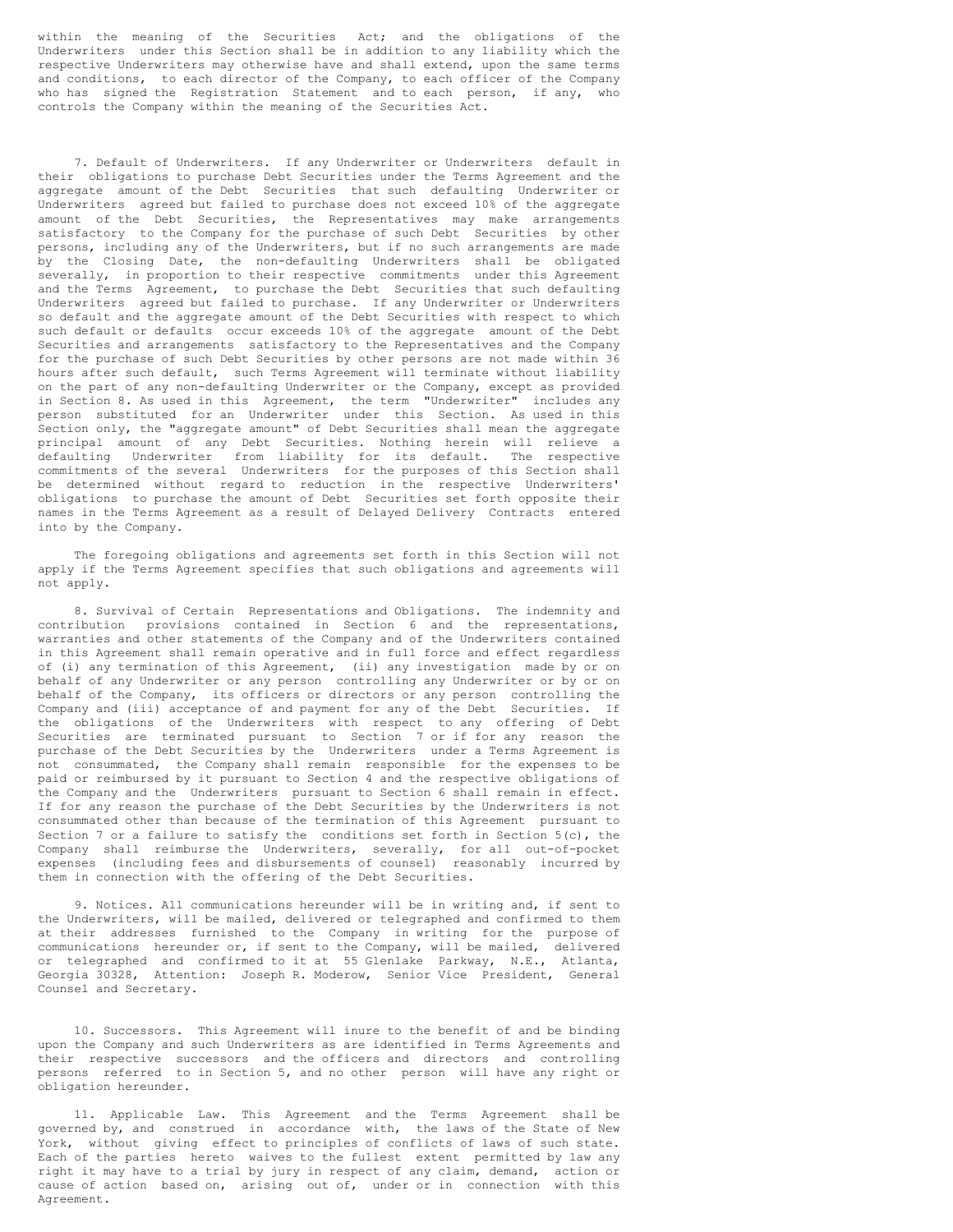(Three copies of this Delayed Delivery Contract should be signed and returned to the address shown below so as to arrive not later than 9:00 A.M., Eastern Standard time, on  $\qquad \qquad$ , 2000. [insert date which is third full business

day prior to Closing Date under the Terms Agreement])

#### DELAYED DELIVERY CONTRACT

\_\_\_\_\_\_\_\_\_\_, 2000

UNITED PARCEL SERVICE, INC. c/o [Insert name and address of lead Underwriter]

#### Attention:

## Gentlemen:

The undersigned hereby agrees to purchase from United Parcel Service, Inc., a Delaware corporation ("Company"), and the Company agrees to sell to the undersigned, as of the date hereof, for delivery on  $\qquad \qquad$ , 2000 ("Delivery Date"), \$\_\_\_\_\_\_\_\_\_ principal amount of the Company's [Insert title of debt securities] ("Debt Securities") and offered by the Company's Prospectus dated January 26, 1999 and a Prospectus Supplement dated \_\_\_\_\_\_\_\_\_\_\_\_\_\_ relating thereto, receipt of copies of which is hereby acknowledged, at  $\frac{1}{2}$  of the principal amount of the Debt Securities plus accrued interest, if any, and on principal amount of the Debt Securities plus accrued interest, the further terms and conditions set forth in this Delayed Delivery Contract ("Contract").

Payment for the Debt Securities that the undersigned has agreed to purchase for delivery on the Delivery Date shall be made to the Company or its order by certified or official bank check in New York Clearing House (next day) funds at the office of  $\qquad \qquad$  at  $\qquad \qquad$  .M. on the Delivery Date upon delivery to the undersigned of the Debt Securities to be purchased by the undersigned [for delivery on such Delivery Date] in definitive fully registered form and in such denominations or numbers and registered in such names as the undersigned may designate by written or telegraphic communication addressed to the Company not less than five full business days prior to the Delivery Date.

It is expressly agreed that the provisions for delayed delivery and payment are for the sole convenience of the undersigned; that the purchase hereunder of Debt Securities is to be regarded in all respects as a purchase as of the date of this Contract; that the obligation of the Company to make delivery of and accept payment for, and the obligation of the undersigned to take delivery of and make payment for, Debt Securities on the Delivery Date shall be subject only to the conditions that (1) investment in the Debt Securities shall not at the Delivery Date be prohibited under the laws of any jurisdiction in the United States to which the undersigned is subject and (2) the Company shall have sold to the Underwriters the total principal amount of the Debt Securities less the principal amount thereof covered by this and other similar Contracts. The undersigned represents that its investment in the Debt Securities is not, as of the date hereof, prohibited under the laws of any jurisdiction to which the undersigned is subject and which governs such investment.

Promptly after completion of the sale to the Underwriters the Company will mail or deliver to the undersigned at its address set forth below notice to such effect, accompanied by a copy of the opinion of counsel for the Company delivered to the Underwriters in connection therewith.

This Contract will (a) inure to the benefit of and be binding upon the parties hereto and their respective successors, but will not be assignable by either party hereto without the written consent of the other, and (b) shall be governed by and construed in accordance with the laws of the State of New York, without giving effect to principles of conflicts of laws of such state.

It is understood that the acceptance of any such Contract is in the Company's sole discretion and, without limiting the foregoing, need not be on a first-come, first-served basis. If this Contract is acceptable to the Company, it is requested that the Company sign the form of acceptance below and mail or deliver one of the counterparts hereof to the undersigned at its address set forth below. This will become a binding contract between the Company and the undersigned when such counterpart is so mailed or delivered.

Yours very truly,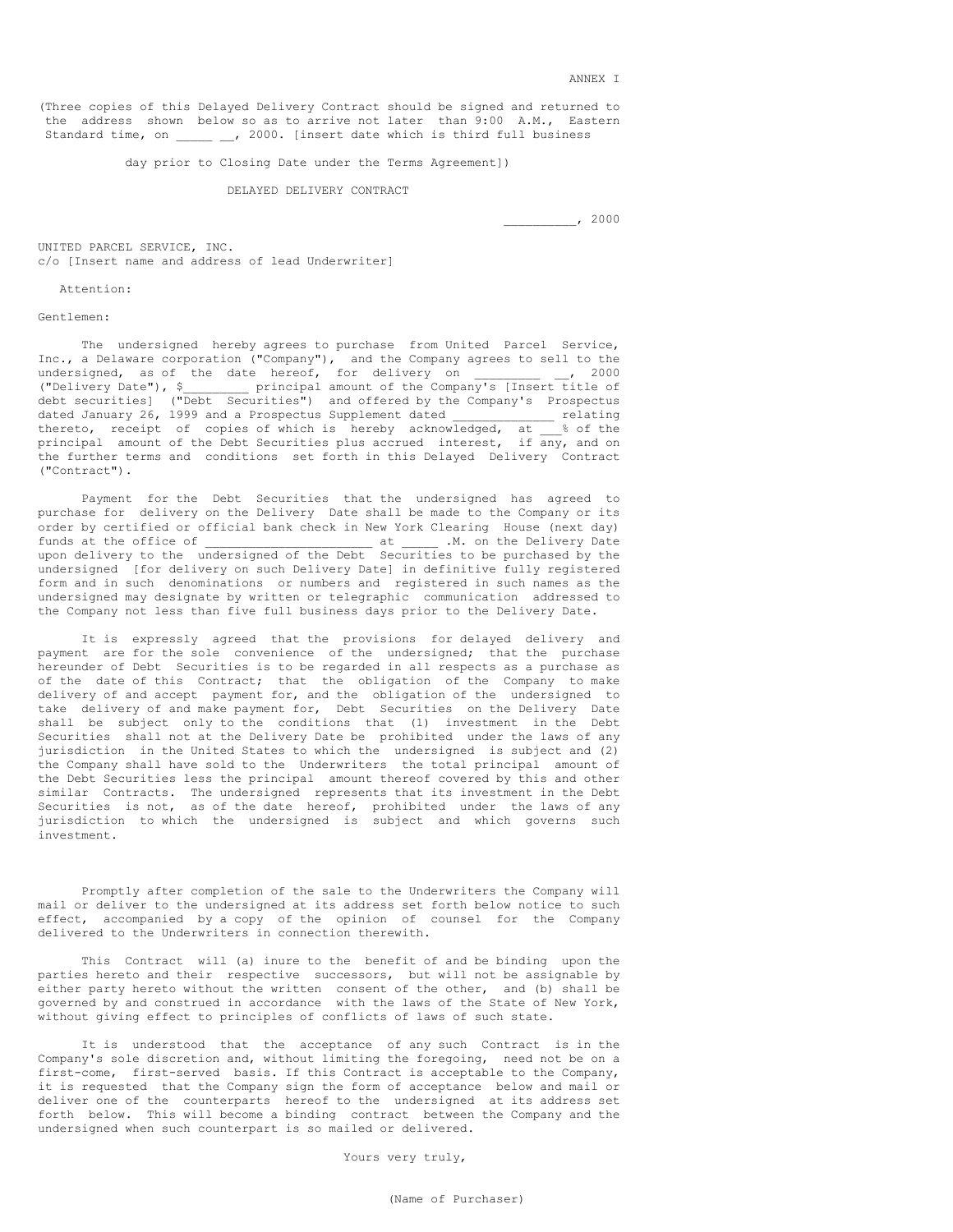$By:$ 

(Title of Signatory)

(Address of Purchaser)

Accepted, as of the above date. UNITED PARCEL SERVICE, INC.

By:

Name: Title:

> UNITED PARCEL SERVICE, INC. ("COMPANY")

> > DEBT SECURITIES

TERMS AGREEMENT

September 21, 2000

United Parcel Service, Inc. 55 Glenlake Parkway, N.E. Atlanta, Georgia 30328

Attention: Robert J. Clanin, Senior Vice President and Chief Financial Officer

Dear Sirs:

The undersigned, Merrill Lynch, Pierce, Fenner & Smith Incorporated, offers to purchase, on and subject to the terms and conditions of the Underwriting Agreement relating to Debt Securities dated as of the date hereof ("Underwriting Agreement"), the following securities ("Securities") on the following terms:

DEBT SECURITIES

| Title of Security:                    | 1.75% Cash-Settled Convertible Senior Notes due<br>September 27, 2007                                                                                                                                                                                  |
|---------------------------------------|--------------------------------------------------------------------------------------------------------------------------------------------------------------------------------------------------------------------------------------------------------|
| Principal Amount:                     | \$300,000,000                                                                                                                                                                                                                                          |
| Interest Rate and Payment<br>Dates:   | 1.75%, payable semi-annually on each September 27<br>and March 27, commencing March 27, 2001                                                                                                                                                           |
| Maturity:                             | September 27, 2007                                                                                                                                                                                                                                     |
| Currency of Denomination: U.S. Dollar |                                                                                                                                                                                                                                                        |
| Currency of Payment:                  | U.S. Dollar                                                                                                                                                                                                                                            |
| Form:                                 | Book-entry only held through the Depository Trust<br>Company                                                                                                                                                                                           |
| Denomination                          | Denominations of \$1,000 and integral multiples in<br>excess thereof; minimum purchase of \$100,000<br>principal amount of notes.                                                                                                                      |
| Overseas Paying Agents: N/A           |                                                                                                                                                                                                                                                        |
| Exchange Right:                       | From and after October 27, 2000, each holder will<br>have the option to exchange a minimum \$100,000 of<br>such holder's notes for cash as set forth in the<br>Prospectus (or such lesser amount if the holder<br>holds less than \$100,000 of notes). |
| Optional Redemption:                  | The Company may redeem all, but not less than all,<br>of the notes at any time after September 27, 2003<br>as set forth in the Prospectus.                                                                                                             |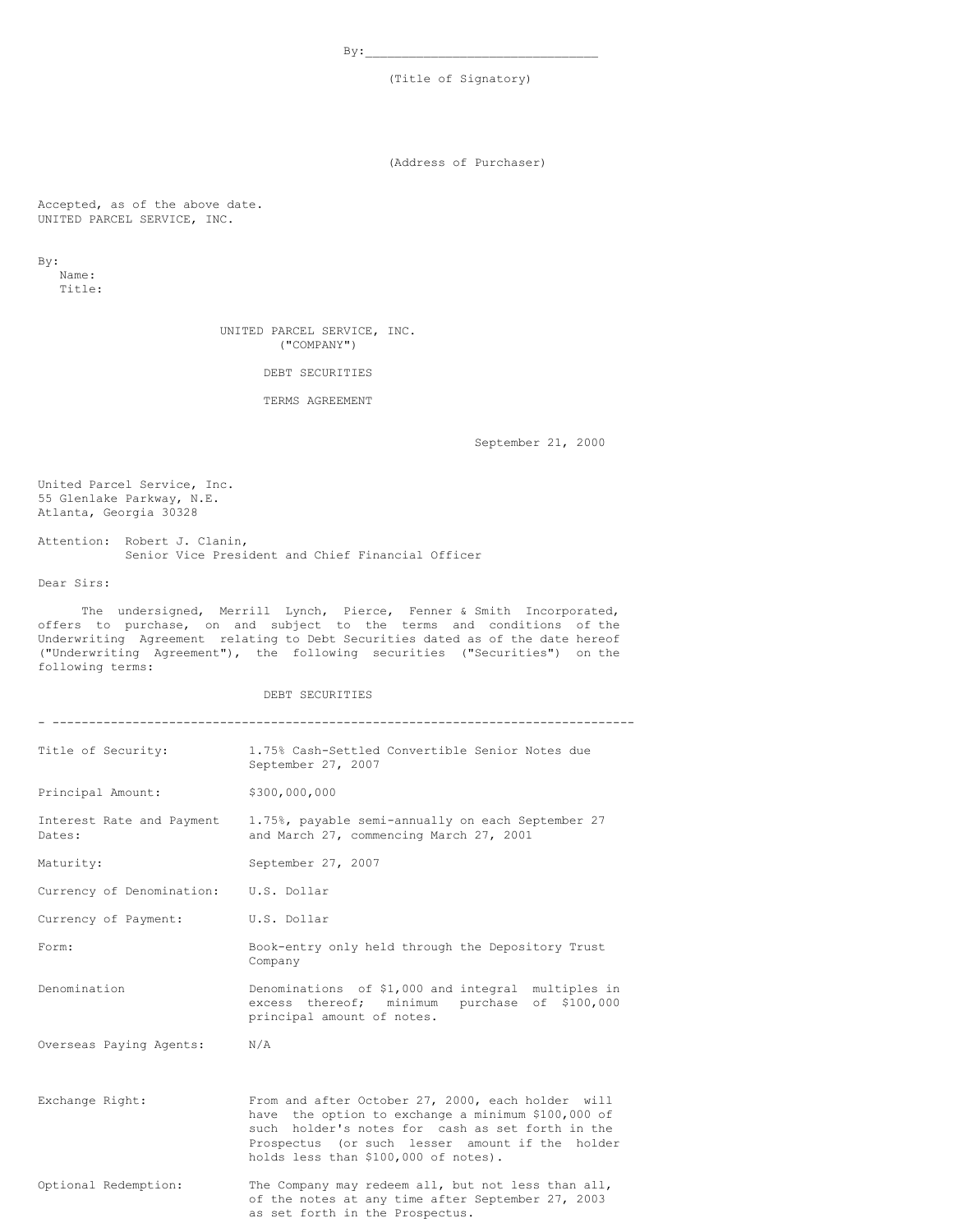| Sinking Fund:                          | N/A                                                                                                                |
|----------------------------------------|--------------------------------------------------------------------------------------------------------------------|
| Delayed Delivery Contracts: N/A        |                                                                                                                    |
| Delivery Date:                         | N/A                                                                                                                |
| Minimum Contract:                      | N/A                                                                                                                |
| Maximum aggregate<br>principal amount: | N/A                                                                                                                |
| Fee:                                   | N/A                                                                                                                |
| Purchase Price:                        | 98%                                                                                                                |
| Expected Reoffering Price:             | 100%                                                                                                               |
| Name and Address of Sole               |                                                                                                                    |
| Underwriter:                           | Merrill Lynch & Co.<br>Merrill Lynch, Pierce, Fenner & Smith Incorporated<br>North Tower<br>World Financial Center |
|                                        | New York, New York 10281                                                                                           |

The provisions of the Underwriting Agreement are incorporated herein by reference.

The Closing will take place at 9:00 A.M., Eastern Standard time, on September 27, 2000 at the offices of Gibson, Dunn & Crutcher LLP.

The Securities will be made available for checking and packaging at the offices of Gibson, Dunn & Crutcher LLP at least 24 hours prior to the Closing Date.

Please signify your acceptance by signing the enclosed response to us in the space provided and returning it to us.

Very truly yours,

MERRILL LYNCH & CO. MERRILL LYNCH, PIERCE, FENNER & SMITH INCORPORATED

By: MERRILL LYNCH, PIERCE, FENNER & SMITH INCORPORATED

By: /s/ Simon Smith Name: Simon Smith Title: Vice President

Accepted, as of the above date. UNITED PARCEL SERVICE, INC.

By:/s/ Thomas W. Delbrook Name: Thomas W. Delbrook Title: Assistant Treasurer